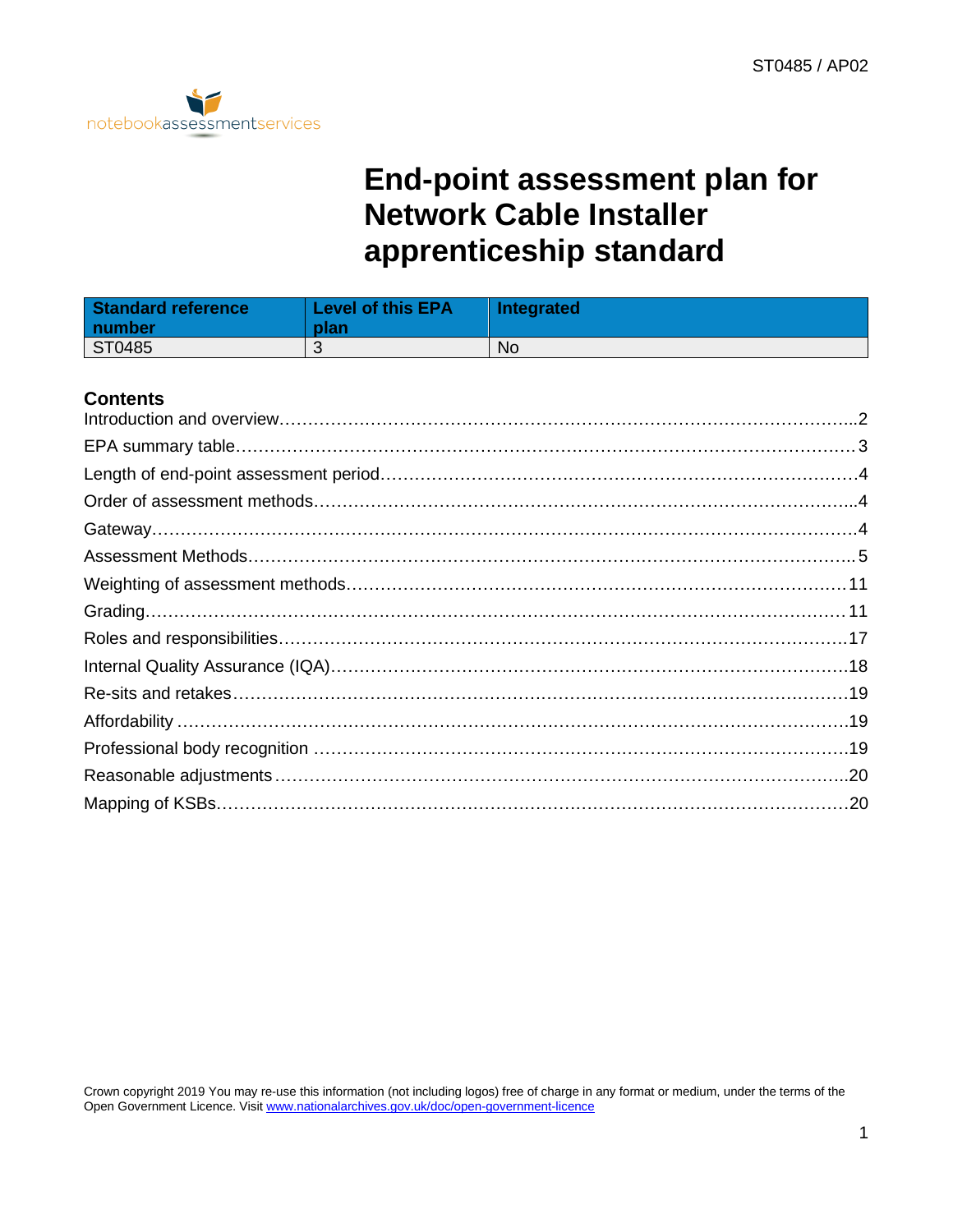## <span id="page-1-0"></span>**Introduction and overview**

This document sets out the requirements for end-point assessment (EPA) for the Network Cable Installer apprenticeship standard. It is for end-point assessment organisations (EPAOs) who need to know how EPA for this apprenticeship must operate. It will also be of interest to Network Cable Installer apprentices, their employers and training providers.

Full time apprentices will typically spend 12 months on-programme (before the gateway) working towards the occupational standard, with a minimum of 20% off-the-job training. All apprentices will spend a minimum of 12 months on-programme.

The EPA period should only start, and the EPA be arranged, once the employer is satisfied that the apprentice is consistently working at or above the level set out in the occupational standard, all of the pre-requisite gateway requirements for EPA have been met and that they can be evidenced to an EPAO.

All pre-requisites for EPA methods must also be complete and available for the independent assessor as necessary.

For level 3 apprenticeships and above apprentices without English and mathematics at level 2 must achieve level 2 prior to taking their EPA.

The EPA must be completed within an EPA period typically lasting 3 months, beginning when the apprentice has met the EPA gateway requirements.

The EPA consists of 2 distinct assessment methods.

The individual assessment methods will have the following grades:

### **Practical Demonstration and Questions**

- · Fail
- · Pass
- · Distinction

#### **Professional Discussion**

- · Fail
- · Pass
- · Distinction

Performance in the EPA will determine the overall apprenticeship grades of:

- · Fail
- · Pass
- · Distinction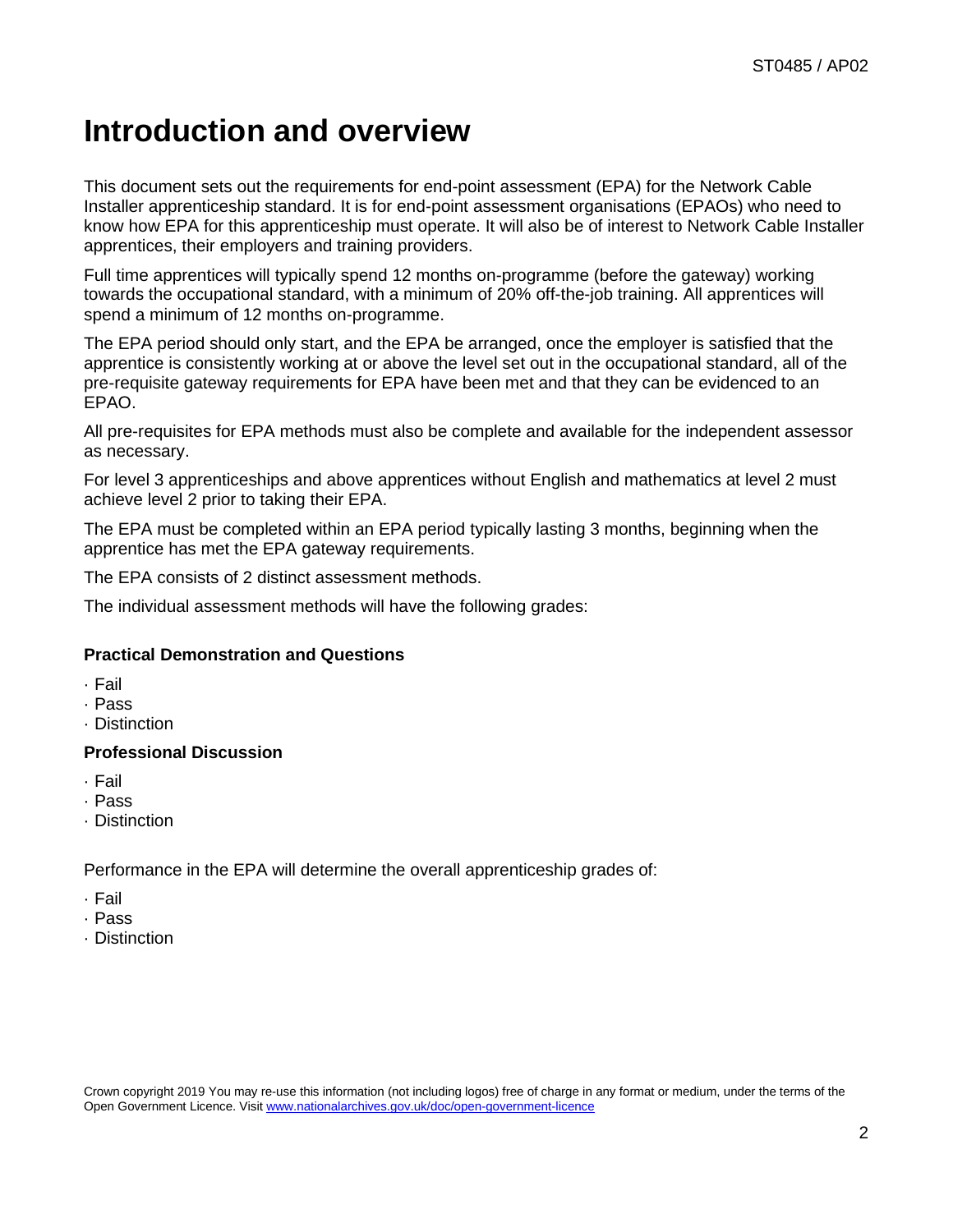## <span id="page-2-0"></span>**EPA summary table**

| <b>On-programme</b><br>(typically 12months)   | Training to develop the occupation standard's knowledge, skills and<br>behaviours.                                                                                                                                                         |  |
|-----------------------------------------------|--------------------------------------------------------------------------------------------------------------------------------------------------------------------------------------------------------------------------------------------|--|
| <b>End Point Assessment</b><br><b>Gateway</b> | Employer is satisfied the apprentice is consistently working at,<br>or above, the level of the occupational standard.<br>English/mathematics Level 2                                                                                       |  |
|                                               | Apprentices must complete:                                                                                                                                                                                                                 |  |
|                                               | A portfolio, compiled throughout the apprenticeship and<br>completed by the gateway, must be sufficient to evidence the<br>apprentice can apply the knowledge, skills and behaviours<br>required as mapped to the Professional Discussion. |  |
| <b>End Point Assessment</b>                   | Assessment Method 1: Practical Demonstration and Questions                                                                                                                                                                                 |  |
| (which would typically take)<br>months)       | Assessment Method 2: Professional Discussion                                                                                                                                                                                               |  |
| <b>Professional recognition</b>               | Aligns with recognition by:                                                                                                                                                                                                                |  |
|                                               | Institute of Telecommunications Professionals                                                                                                                                                                                              |  |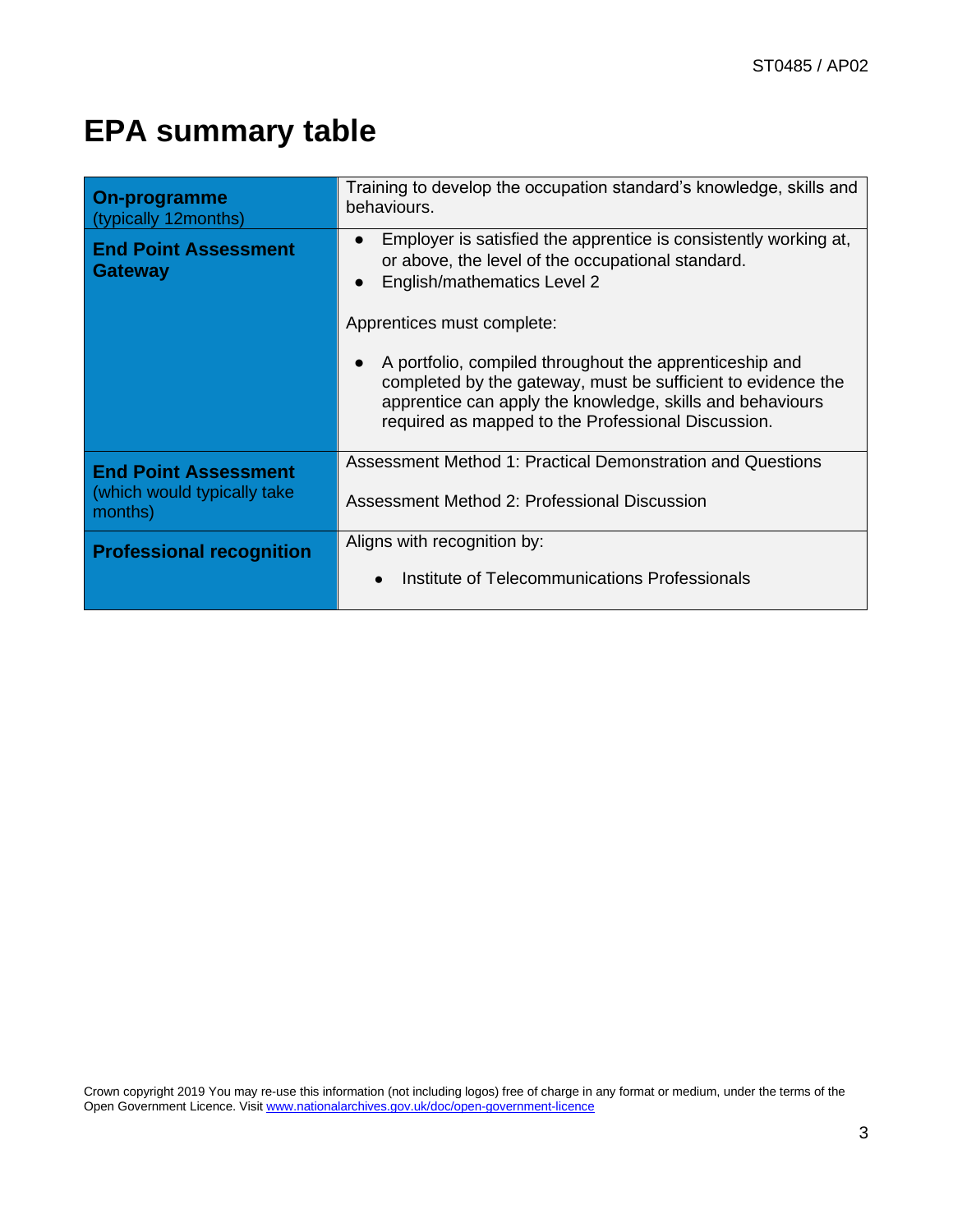# <span id="page-3-0"></span>**Length of end-point assessment period:**

The EPA (including all assessment methods) will typically be completed within 3 months.

## <span id="page-3-1"></span>**Order of assessment methods**

The assessment methods can be taken in any order.

## <span id="page-3-2"></span>**Gateway**

The EPA period should only start once the employer is satisfied that the apprentice is consistently working at or above the level set out in the occupational standard, that is to say they are deemed to have achieved occupational competence. In making this decision, the employer may take advice from the apprentice's training provider(s), but the decision must ultimately be made solely by the employer.

In addition to the employer's confirmation that the apprentice is working at or above the level in the occupational standard, the apprentice must have completed the following gateway requirements prior to beginning EPA:

English and mathematics at level 2.

For those with an education, health and care plan or a legacy statement the apprenticeships English and mathematics minimum requirement is Entry Level 3 and British Sign Language qualification are an alternative to English qualifications for whom this is their primary language.

For the Practical Demonstration and Questions:

● no specific requirements

For the Professional Discussion, the apprentice will be required to submit

• a portfolio, compiled throughout the apprenticeship and completed by the gateway. The portfolio must be sufficient to evidence the apprentice can apply the knowledge, skills and behaviours required as mapped to assessment method 2 (AM2): Professional Discussion and Questions. There must be at least one piece of evidence relating to each knowledge, skill and behaviour mapped to AM2. One piece of evidence can be referenced against more than one knowledge, skill or behavioural requirement. It is expected that there will typically be a minimum of 5 pieces of evidence. The portfolio should contain written accounts of activities that have been completed and referenced against the knowledge, skills and behaviours, supported by appropriate evidence, including photographic evidence and work products, such as work instructions, safety documentation, company policies and procedures as appropriate to the activities. Progress review documentation should also be included. Self-reflective accounts or self-assessment are not permissible.

The apprentice's Manager/Mentor will typically support the development of the portfolio in accordance with company policy and procedures, by:

Crown copyright 2019 You may re-use this information (not including logos) free of charge in any format or medium, under the terms of the Open Government Licence. Visi[t www.nationalarchives.gov.uk/doc/open-government-licence](http://www.nationalarchives.gov.uk/doc/open-government-licence)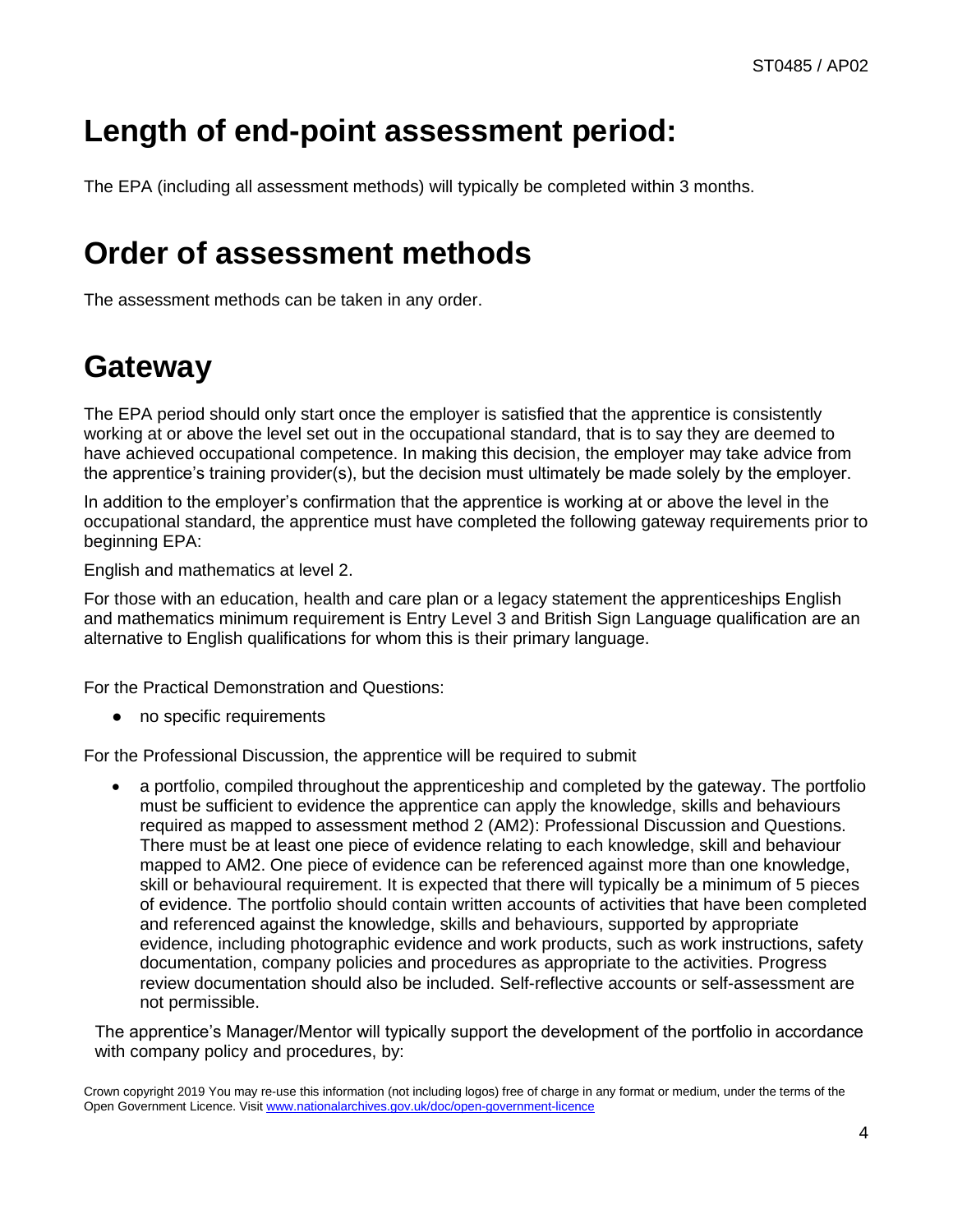- Providing sufficient time for the apprentice to prepare a portfolio
- Provide work-based opportunities for the apprentice to gather evidence
- Authenticating that the content of the portfolio is the apprentice's own work

Managers/mentors shall not:

- Provide evidence for the apprentice to include in the portfolio
- Assess or review the portfolio

<span id="page-4-0"></span>The portfolio will not be directly assessed but will underpin the professional discussion.

### **Assessment Methods**

### **Assessment Method 1: Practical Demonstration and Questions**

(This Method has two components.)

### **Method 1 Component 1: Practical Demonstration and Questions**

#### **Overview**

Apprentices must be observed by an independent assessor completing a practical demonstration consisting of two distinctly separate tasks, in which they will demonstrate the KSBs assigned to this assessment method. The tasks are defined as:

- Install, terminate and test copper cable
- Install, terminate and test fibre optic cable

The end-point assessment organisation will arrange for the practical demonstration and questions to take place, in consultation with the employer. The practical demonstration and questions must be carried out over a maximum total assessment time of seven hours. The tasks may be split into discrete sections held over a maximum of two working days. The reason for this is that there are two tasks that can be separated into two different activities, the separation allows for flexibility and resource planning with the employer and will accommodate the needs of all parties. The independent assessor has the discretion to increase the time of the practical demonstration and questions by up to 10% to allow the apprentice to complete the last task that is part of this element of the EPA.

The independent assessor may conduct and observe a maximum of two apprentices during this assessment method. On the occasions where only one apprentice is being assessed, the EPAO will arrange for either the EPAO or the employer to provide an additional person to assist where 2-person working is required for health and safety reasons.

The rationale for this assessment method is:

The Network Cable Installer role is heavily biased toward practical (hands-on) installation activities. The ability to install network cabling in demanding environments, in a safe manner, using the correct tools, and in accordance with highest quality standards, could only be assessed fairly and accurately in a simulated environment. It was felt that the primary test method should be a practical assessment with questions ensuring that the apprentice can not only demonstrate their practical skills but can also underpin this with a broader knowledge of the task at hand.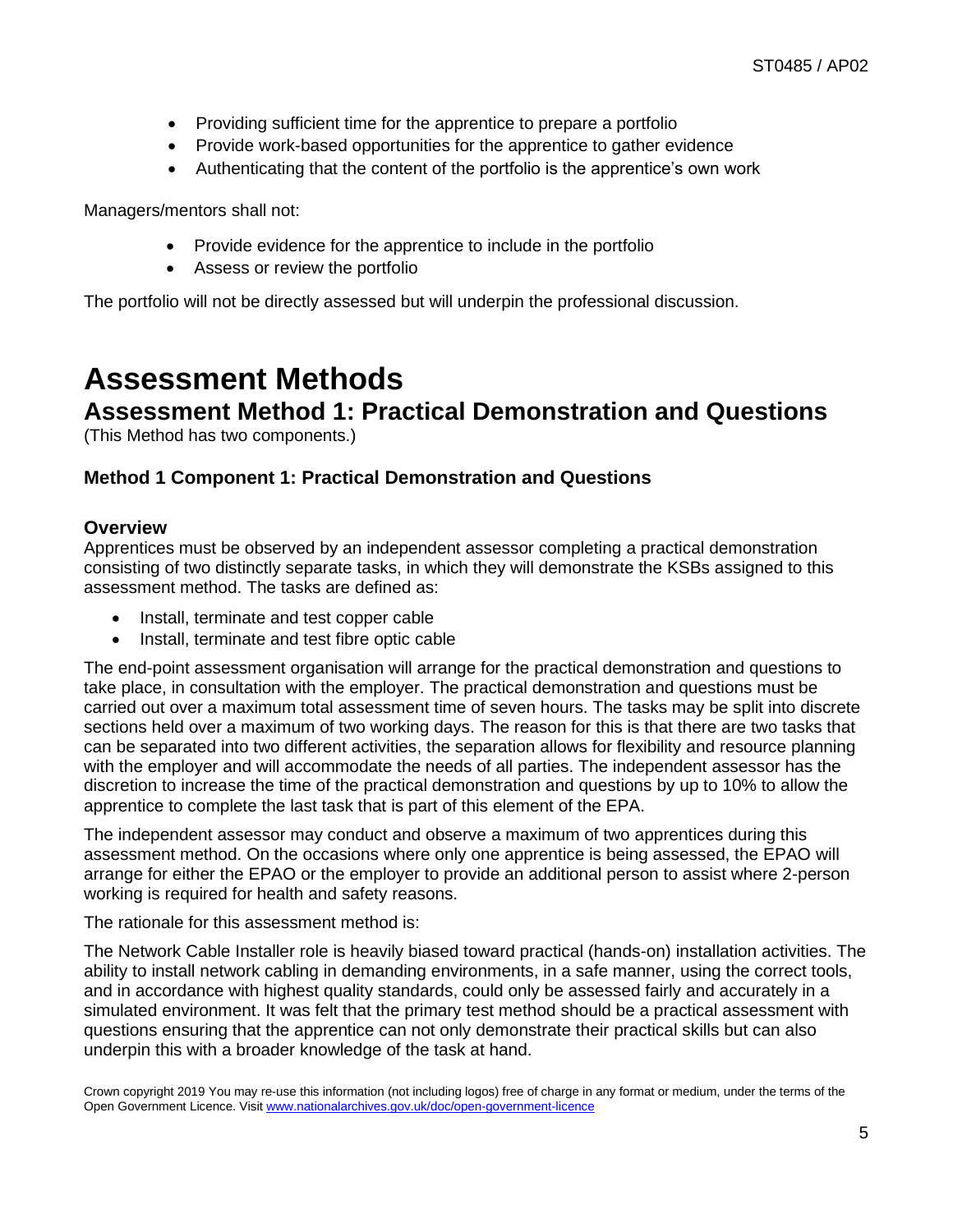### **Delivery**

Apprentices must be provided with both written and verbal instructions on the two tasks that they must complete, including the timescales they are working to.

The practical demonstration and questions should be conducted in the following way to take account of the occupational context in which the apprentice operates:

- The independent assessor shall provide an introductory brief to the apprentices detailing domestic arrangements and conduct of the practical demonstration and questions.
- To mitigate health and safety risk, the independent assessor may allow apprentices to work in pairs for the sole purpose of initial cable installations when working at height i.e. getting the cables into the basket. All other tasks (dressing-in, fastening etc) must be carried out unaided.
- The independent assessor may terminate the EPA for any apprentice that works in an unsafe manner. This may include:
	- $\circ$  multiple minor infractions working practices which, if allowed to continue unchecked, could be likely to cause harm to the individual or other persons present in the immediate vicinity. Four infractions will result in the termination of this assessment method.
	- $\circ$  a single serious safety error an occurrence that could have or has caused serious injury to the individual or other persons present in the work environment.
- Apprentices may take in user manuals for technical equipment. The EPAO shall inject errors into the project briefing document which will offer apprentices an opportunity to assess technical irregularities and offer suggestions for escalation and reparation.

The following activities MUST be observed during the practical demonstration and questions i.e. a practical demonstration without these tasks would seriously hamper the opportunity for the apprentice to demonstrate occupational competence in the KSBs assigned to this assessment method:

- Lay cable
- Install wire basket and UPVC trunking, incorporating vertical and horizontal containment routes at high and low levels
- Loom of cables into cabinet
- Install brackets using spirit level
- Terminate copper (Unshielded Twisted Pair and Foil Twisted Pair [UTP/FTP]) and fibre optic cables including:
	- o One UTP and one FTP outlets at low level
	- $\circ$  Six copper (UTP) panel to panel links
	- $\circ$  One fibre cable panel to panel link with 4 spliced fibres and 4 direct terminated type fibres

### **Method 1 Component 2: Questions**

EPAOs will create and set open questions to assess related underpinning knowledge, skills and behaviours. The questions can be asked at appropriate times during the practical demonstration and questions, however the independent assessor must only ask questions when it is safe to do so and avoid untimely interruptions. The independent assessor may ask up to five questions. Follow-up questions are permitted. Questioning must be completed within the total time allowed for the practical demonstration and questions.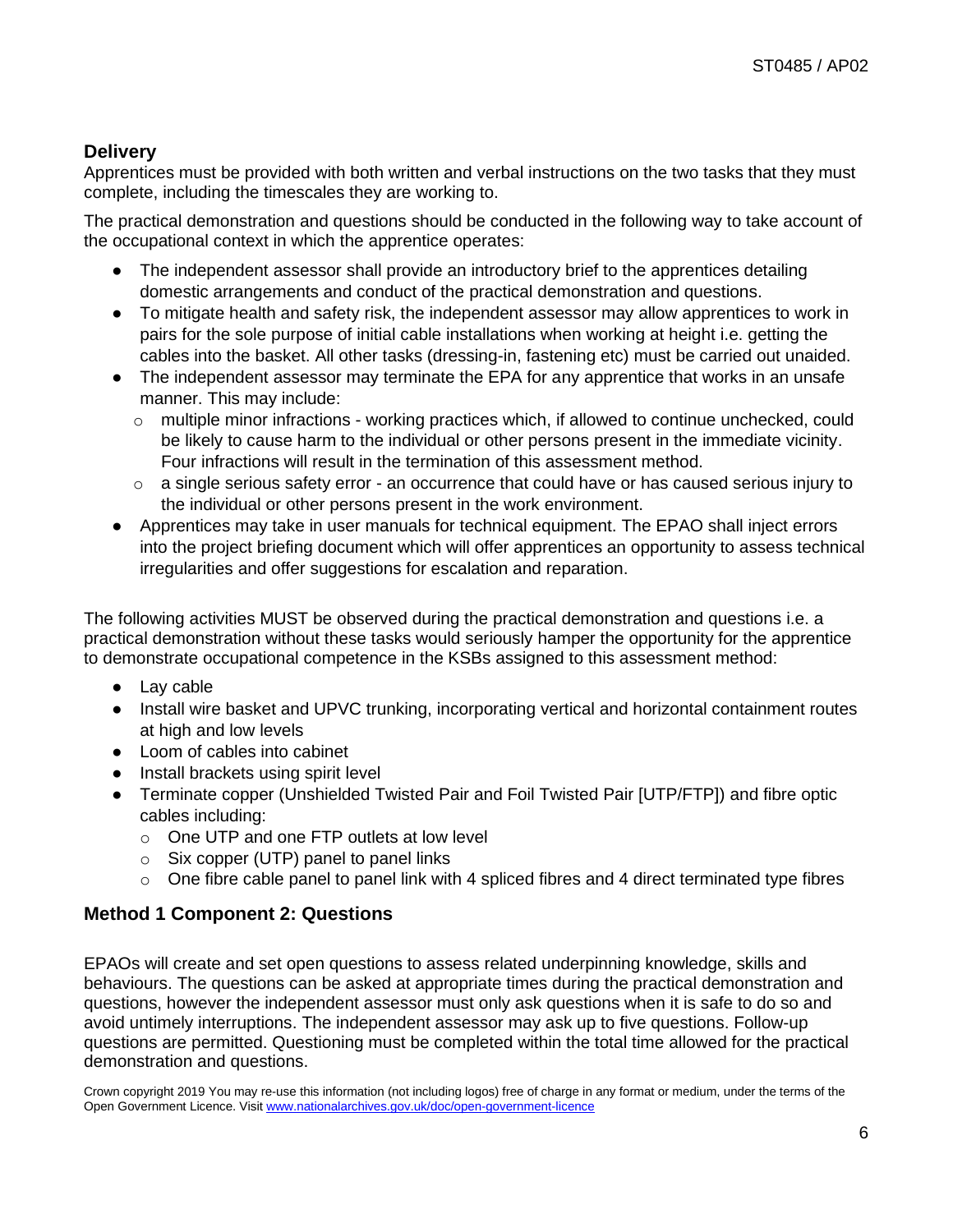There may be breaks during the practical demonstration and questions to allow the apprentice to move from one location to another and for meal breaks.

KSBs observed and answers to questions must be documented by the independent assessor.

The independent assessor will make all grading decisions.

### **Questions and resources development**

EPAOs will create and set open questions to assess related underpinning knowledge, skills and behaviours.

EPAOs will produce specifications to outline in detail how the practical demonstrations will operate, what it will cover and what should be looked for. It is recommended that this be done in consultation with employers. EPAOs should put measures and procedures in place to maintain the security and confidentiality of their specifications if employers are consulted. Specifications must be standardised by the EPAO.

EPAOs must develop 'practical specification banks' of sufficient size to prevent predictability and review them regularly (and at least once a year) to ensure they, and the specifications they contain, are fit for purpose. The specifications, including questions relating to underpinning knowledge, skills and behaviours must be varied, yet allow assessment of the relevant KSBs.

### **Venue**

Practical demonstrations must be conducted in one of the following locations:

- the employer's premises
- a suitable venue selected by the EPAO (e.g. a training provider's premises or another employer's premises)
- Video conferencing can be used to conduct the practical demonstration (i.e. live streaming), but the EPAO must have processes in place to verify the identity of the apprentice and ensure the apprentice is not being aided in some way, e.g. use a widescreen or other suitable camera, and subject to appropriate health and safety conditions being met. The observation of more than one apprentice via video conferencing is not permitted.

The practical demonstration should take place in either a simulated network equipment room, or in a real environment utilising an electrically and spatially separated area. Minimum dimensions for the work area will be 5m(w) x 10m(l) x 3m(h). The work area shall be fitted with:

- Equipment cabinets
	- $\circ$  3 x 42U 800mm x 1000mm data racks. Racks may be bayed together and shall have a minimum 1.2m front and rear working access, and a minimum 900mm side access at one end for egress.
	- o Racks shall be fitted with:
		- 19" Mounting rails
		- Front/rear doors
		- **Plinth**
		- Earth bonding
- Workstations
	- $\circ$  To simulate individual work stations, backboards constructed of 25mm ply measuring 2m(l) x 1.6m(h) shall be installed on the walls spaced equidistantly and at 1m above floor level.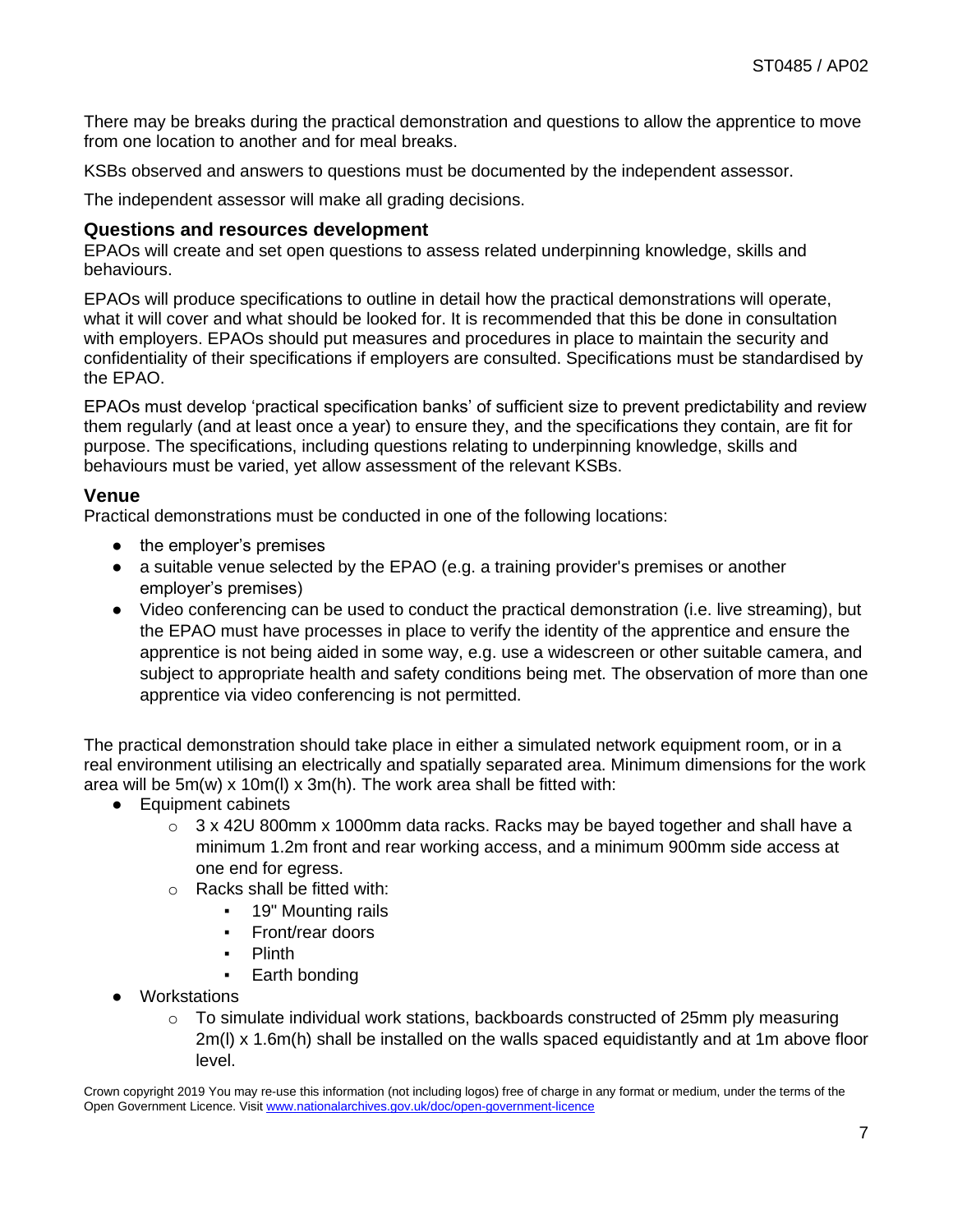- Cable Containment
	- $\circ$  300mm x 100mm cable basket shall be installed at a height of 2.6m and shall be routed from the cabinets, completing a loop around the perimeter of the area. Cable basket is to be bonded throughout and incorporate waterfall drop-offs to the cabinets.
- Lighting
	- $\circ$  EPAO is to ensure that there is sufficient lighting for work to be undertaken in a safe manner. This should equate to 500 Lux measured at 1m above floor level in all areas.

### **Induction**

Each apprentice shall be given an induction briefing into the assessment venue on the day of the assessment before beginning the practical demonstration, paying particular attention to:

- The extent or limits of the work area to be worked in by the apprentice during the practical demonstration
- Known health and safety risks or hazards
- Actions in the event of an emergency
- Planned alarm tests
- Tools and equipment available for use

### **Support material**

EPAOs will produce the following material to support this assessment method:

- Briefing document for employers and apprentices to describe how the demonstration will be delivered / administered.
- A briefing / job pack describing the two tasks to be completed during the demonstration.
- A fully documented risk assessment is to be made available for apprentices to review.
- A marking sheet
- Guidance document for Independent Assessors on how to administer the practical demonstration
- A process for capturing and accommodating any additional needs for the apprentice in line with the EPAOs Reasonable Adjustments Policy.
- Technical Equipment (including user manuals)
	- $\circ$  Installation equipment, including UPVC trunking and conduit for outlet drops, Cat 6 components for (outlet, cable. patch panels) for horizontal links.
	- o Installation Tools:
		- Hand tools for cutting and mounting trunking/conduit
		- Stripping and termination tools:
		- Fibre and copper certification test equipment, minimum Cat 6a and Tier 1 Optical Fibre testing
		- Fusion splicing tools
		- Labelling machines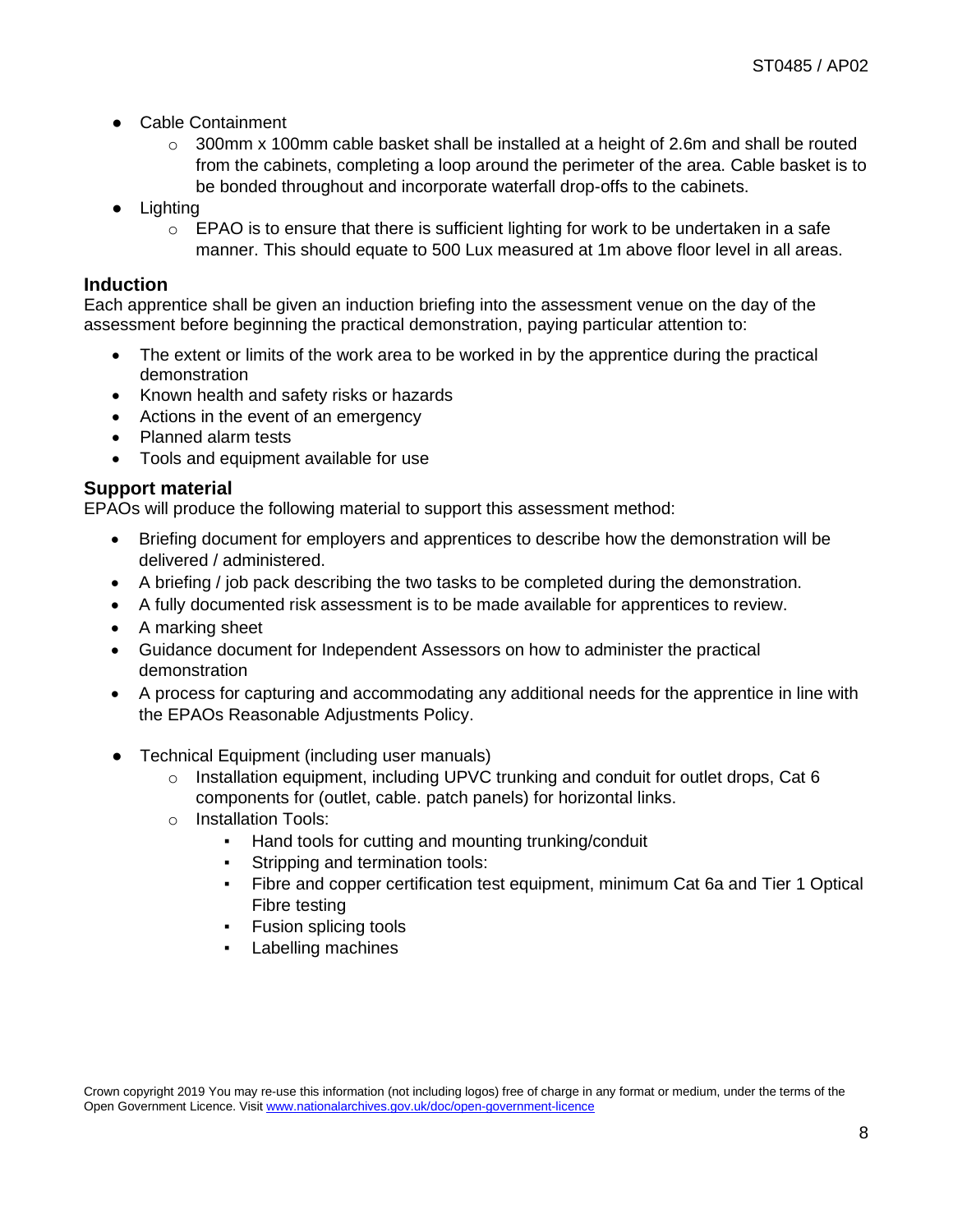### **Assessment Method 2: Professional Discussion** (This Method has one

component)

### **Method 2 Component 1: Professional Discussion**

#### **Overview**

This assessment will take the form of a professional discussion, which must be appropriately structured to draw out the best of the apprentice's competence and excellence and cover the KSBs assigned to this assessment method. It will involve questions that will focus on coverage of prior learning or activity.

The professional discussion can take place in any of the following:

- employer's premises
- a suitable venue selected by the EPAO (e.g. a training provider's premises)

The rationale for this assessment method is:

The Network Cable Installer role requires that installations are carried out to the highest technical and quality standards which are detailed through legislation, national/international standards and manufacturers best practice guides. More often, documentation of this type is specified in contracts and can easily determine the success or failure of a project. In addition, there is a significant amount of technical knowledge underpinning their practical capabilities and the professional discussion offers the best platform for the apprentice to demonstrate their knowledge through topical discussions.

#### **Delivery**

The independent assessor will conduct and assess the professional discussion.

The professional discussion must last for 75 minutes. The independent assessor has the discretion to increase the time of the professional discussion by up to 10% to allow the apprentice to complete their last answer. Further time may be granted for apprentices with appropriate needs In line with the EPAOs Reasonable Adjustment Policy.

During the professional discussion, the independent assessor must only use the EPAO's question bank.

The professional discussion will be conducted as set out here:

- This is a 1:1 conversation, with no other parties involved
- Both parties may refer to the apprentice's portfolio to support the professional discussion
- The portfolio must be submitted at gateway and must be a minimum of 14 days before the Professional Discussion. The independent assessor should utilise this time to familiarise themselves with the portfolio and structure their questions around this
- A minimum of 20 questions shall be based on the knowledge mapped to this assessment method and these will be generated from the EPAO question bank

The independent assessor must use the assessment tools and procedures that are set by the EPAO to record the professional discussion.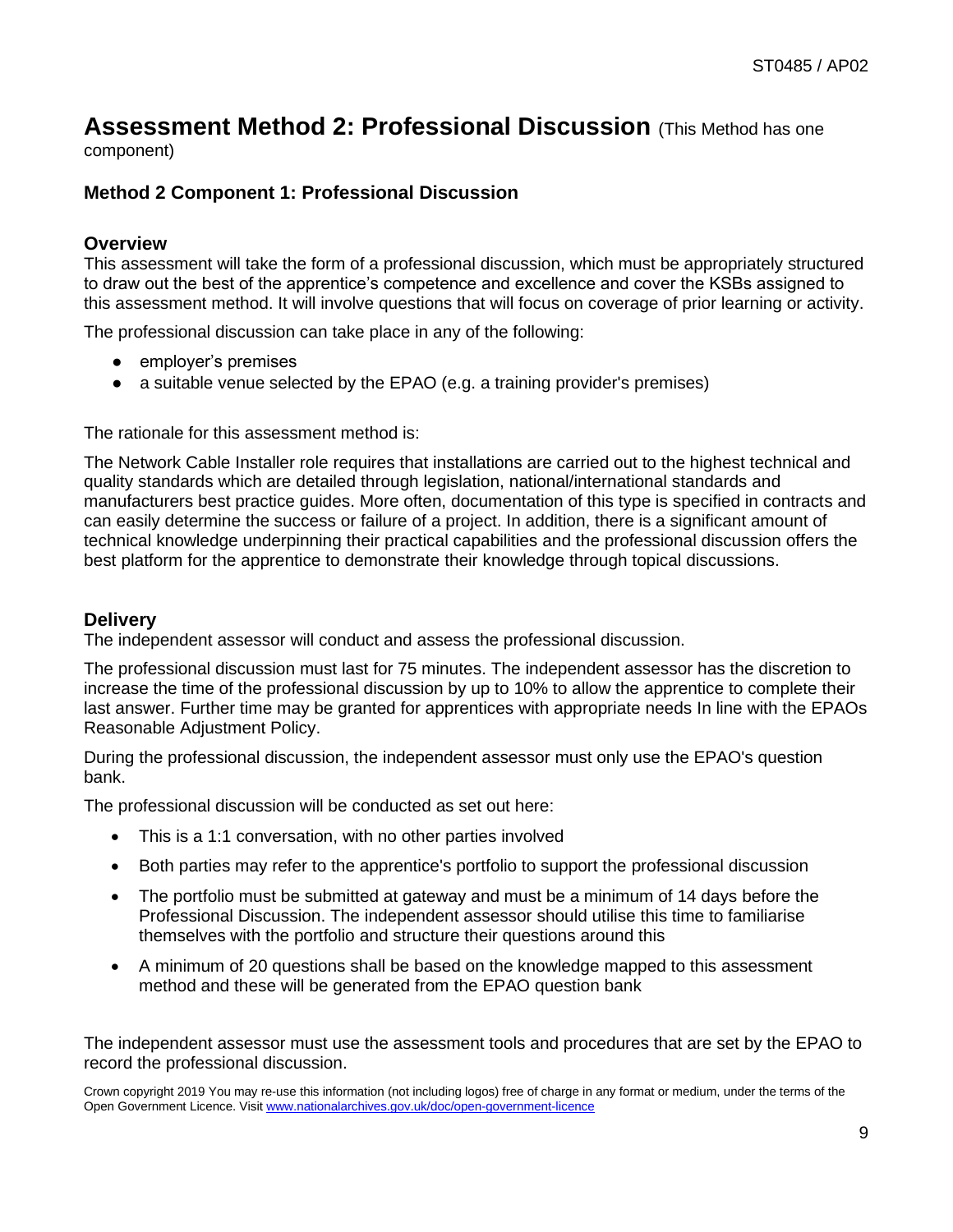The independent assessor will make all grading decisions.

### **Venue**

The professional discussion should take place in a quiet room, free from distractions.

Video conferencing can be used to conduct the professional discussion but the EPAO must have processes in place to verify the identity of the apprentice and ensure the apprentice is not being aided in some way, e.g. use a widescreen or other suitable camera, and subject to appropriate health and safety conditions being met.

### **Other relevant information**

A structured specification and question bank must be developed by EPAOs. The 'question bank' must be of sufficient size to prevent predictability and review it regularly (and at least once a year) to ensure that it, and its content, are fit for purpose. The specifications, including questions relating to the underpinning knowledge, skills and behaviours, must be varied yet allow assessment of the relevant KSBs. EPAOs must ensure that apprentices have a different set of questions in the case of re-sits/retakes.

Independent assessors must be developed and trained by the EPAO in the conduct of professional discussions and reaching consistent judgement.

EPAOs will produce the following material to support this assessment method:

- a marking sheet
- a briefing document for apprentices and employers on how the discussion will be administered
- <span id="page-9-0"></span>• Question bank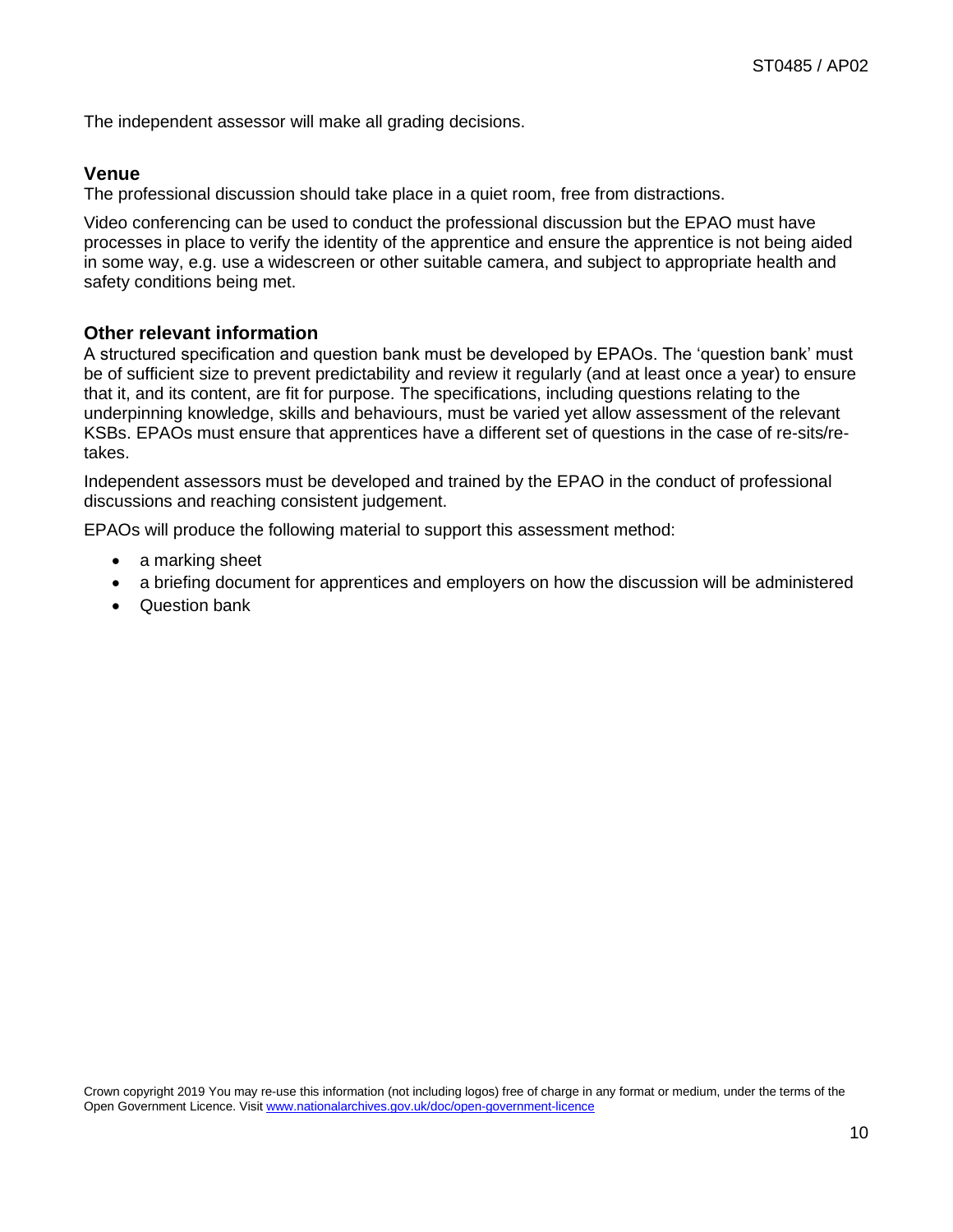# **Weighting of assessment methods**

All assessment methods are weighted equally in their contribution to the overall EPA grade.

### <span id="page-10-0"></span>**Grading Assessment Method 1: Practical Demonstration and Questions**

| <b>KSBs</b>                                         | Name of grade | <b>Grade descriptor</b>                                                                                                                               |  |
|-----------------------------------------------------|---------------|-------------------------------------------------------------------------------------------------------------------------------------------------------|--|
| K1, K4, K5, K6,                                     | Fail          | Fails to meet the pass criteria                                                                                                                       |  |
| K <sub>15</sub>                                     | Pass          | All of the following pass criteria need to be achieved to<br>obtain a pass:                                                                           |  |
| S1, S2, S3, S4,<br>S5, S6, S7, S8,<br>S9, S10, S11, |               | Creates a schedule for their own work from the task<br>descriptions supplied                                                                          |  |
| S12, S13, S14,<br>S <sub>15</sub> , S <sub>16</sub> |               | Creates a plan of sub-tasks required to complete the<br>project and accurately estimates timings and allocates<br>appropriate timing to each sub-task |  |
| B1, B2, B4, B7                                      |               | Extracts detail from project documentation to quantify<br>tools and equipment required for tasks                                                      |  |
|                                                     |               | Describes the components of the horizontal permanent<br>link and channel, explaining the role of the floor<br>distributor                             |  |
|                                                     |               | Provides detail of different cable categories and<br>construction types                                                                               |  |
|                                                     |               | Describes when and how the following tests are<br>undertaken:                                                                                         |  |
|                                                     |               | • Copper cable certification                                                                                                                          |  |
|                                                     |               |                                                                                                                                                       |  |
|                                                     |               | Explain required items and their uses in the construction<br>of communications equipment cabinets                                                     |  |
|                                                     |               | Demonstrates compliance of the individual in the<br>workplace as specified in the HASAW 1974                                                          |  |
|                                                     |               | Installs cables into containment systems in accordance<br>with national standards, in a safe manner and free of<br>damage                             |  |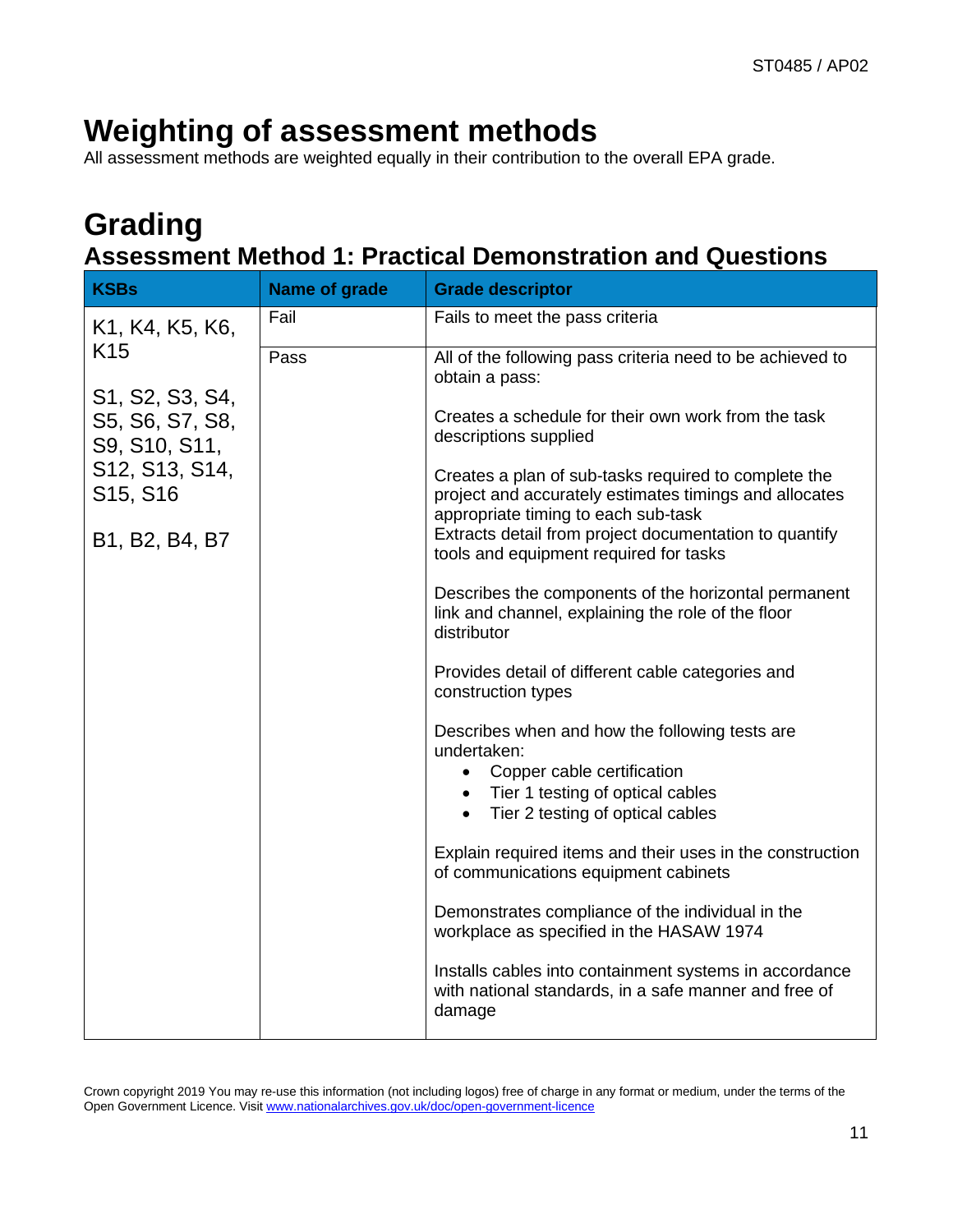| Accurately interprets diagrams and confidently selects<br>the correct range of tools and installation components<br>required to complete the task                                                                              |
|--------------------------------------------------------------------------------------------------------------------------------------------------------------------------------------------------------------------------------|
| Assess the appropriate MEWP equipment required for<br>installation activities. States the procedure for the setting<br>up and safe use of MEWPs                                                                                |
| Prepares to enter and exit confined spaces in a safe<br>manner                                                                                                                                                                 |
| Correct safety and personal protective equipment are<br>selected and used in accordance with the NRSWA                                                                                                                         |
| Selects the correct components for copper and fibre<br>optic cable testing and carries out testing and records<br>results                                                                                                      |
| Fastens cables securely and labels at the appropriate<br><b>locations</b>                                                                                                                                                      |
| Terminates copper and fibre cables using appropriate<br>components, and demonstrating the correct<br>manufacturer techniques                                                                                                   |
| Sets up the required test parameters as per the<br>customers requirement                                                                                                                                                       |
| Interprets test certificates to ensure that the correct<br>criteria have been applied to the cable under test and is<br>able to explain the fields included in the test report                                                 |
| Can correctly explain the criteria for pass/fail test results.                                                                                                                                                                 |
| Correctly demonstrates the procedures for preparing to<br>carry out works in the highway, in particular, the activities<br>involved in cable avoidance testing and the setting up of<br>signing, lighting and guarding systems |
| Correctly analyses and interprets design documentation<br>to create a list of tools and installation components for<br>completion of the installation task                                                                     |
| Determines the appropriate containment system to<br>support the cabling media, defined by type, construction<br>and size                                                                                                       |
| Uses appropriate tools for preparing and constructing<br>containment routes                                                                                                                                                    |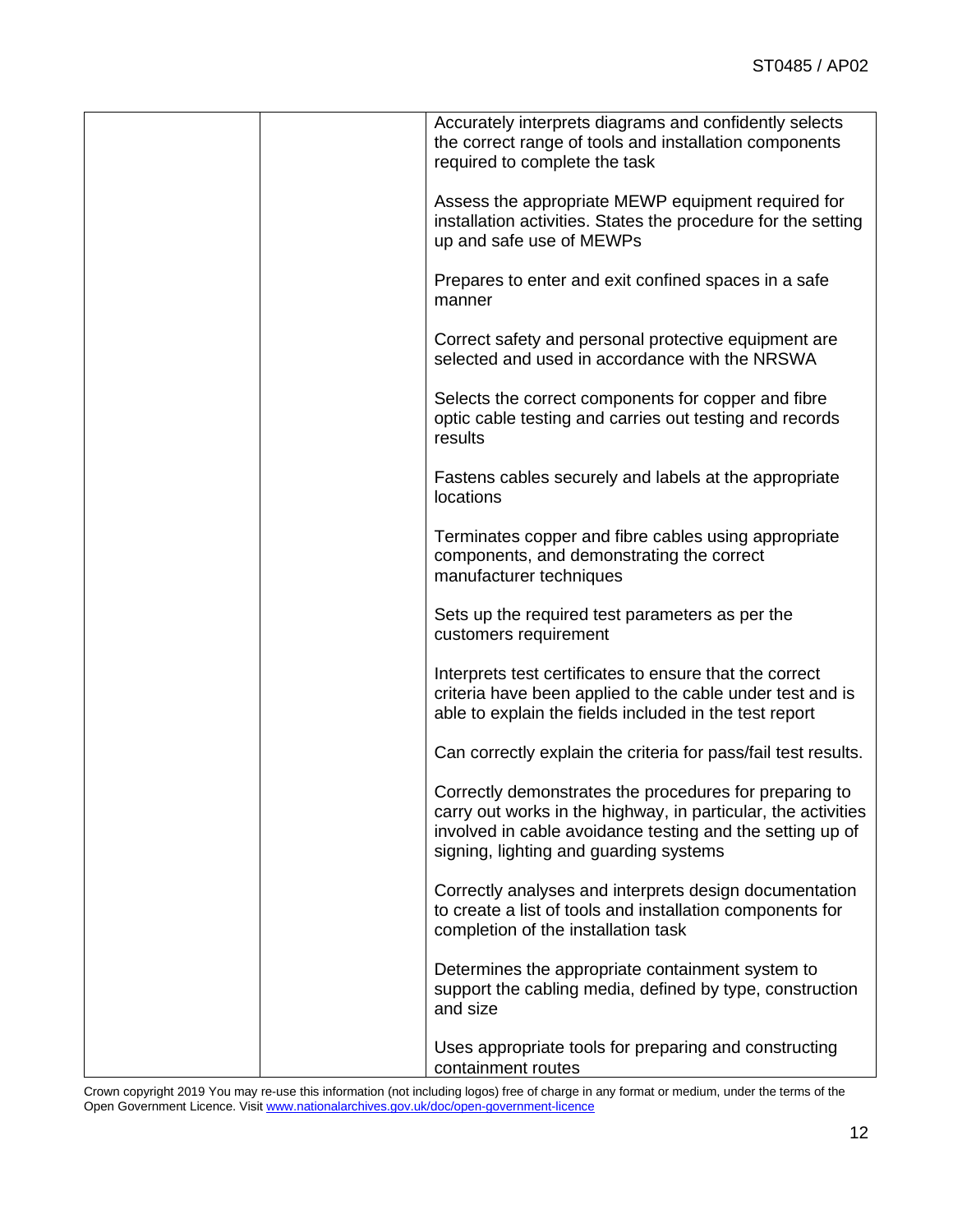|                    | Works safely at height                                                                                                                              |
|--------------------|-----------------------------------------------------------------------------------------------------------------------------------------------------|
|                    | Completes the installation of trunking and conduit in a<br>safe manner                                                                              |
|                    | Components are securely mounted to the wall                                                                                                         |
|                    | Ensures that cabinets are locked when complete and<br>keys are given to the appropriate person                                                      |
|                    | Delivers a task brief to the independent assessor<br>detailing the approach to the project and the health and<br>safety controls to be implemented. |
| <b>Distinction</b> | In addition to achieving all pass criteria, all of the<br>following distinction criteria need to be achieved to obtain<br>a distinction:            |
|                    | Completes the tasks in under 6 hours without detriment<br>to safety procedures and installation quality components<br>are left clean                |
|                    | Cables are free from stress and there are no signs of<br>multiple re-terminations                                                                   |
|                    | The termination area is free from debris                                                                                                            |
|                    | Describes the escalation process to be used when errors<br>in project documentation arise                                                           |
|                    | Is able to create a schedule for the installation team from<br>the task descriptions supplied                                                       |
|                    | Can describe the campus hierarchy, giving detail of the<br>distribution points including locations and capacities                                   |
|                    | Explains the rationale for the selection of cable media                                                                                             |
|                    | Explains the rationale underpinning the contractual<br>requirements for testing and the acceptance of<br>*Pass/*Fail test results                   |
|                    | Describes the selection criteria for communications<br>cabinets and discuss the range of sizes with respect to<br>footprint and height              |
|                    | Explains the requirement of the supervisor in the<br>workplace as specified in the HASAW 1974                                                       |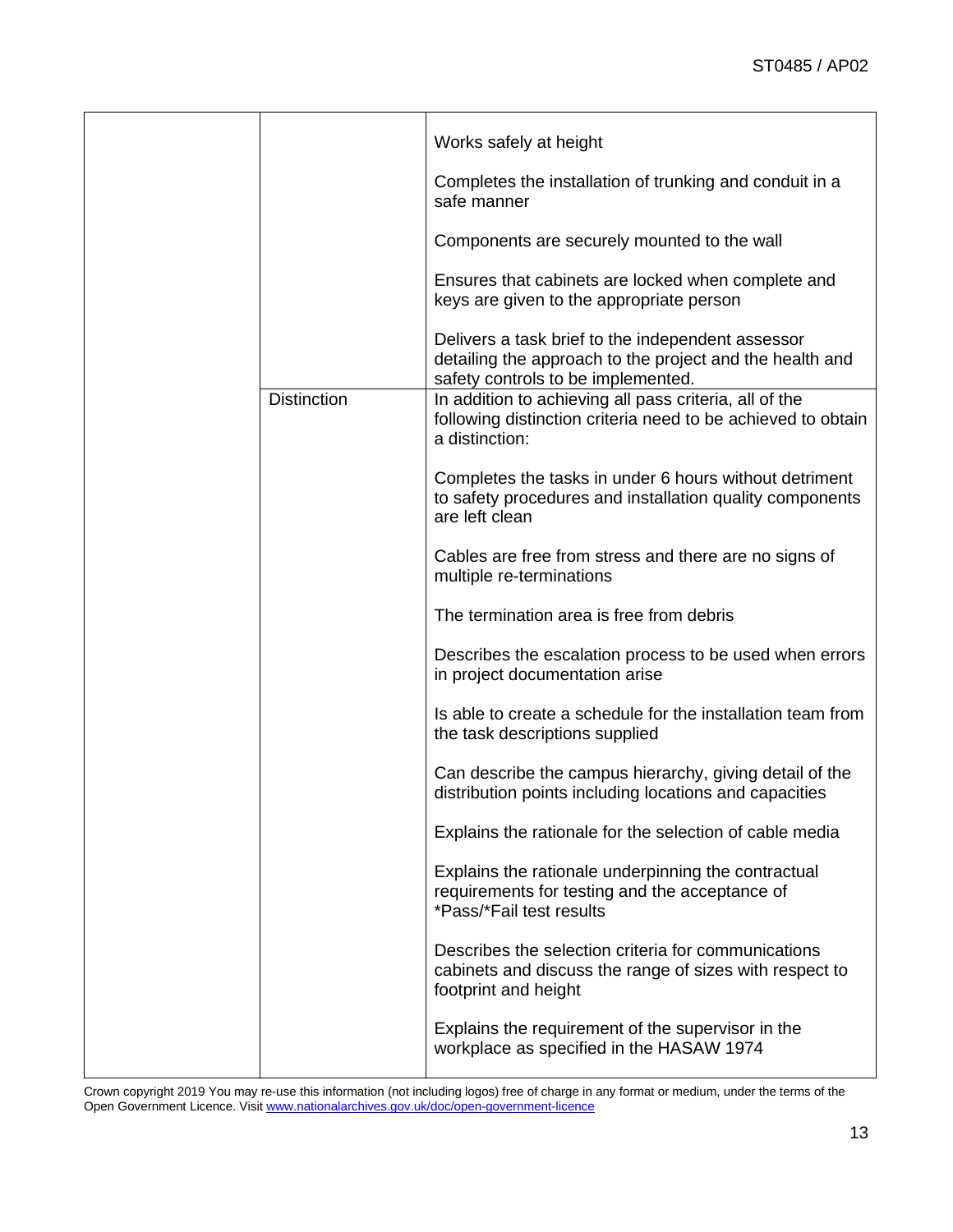### **Assessment Method 2: Professional Discussion**

| <b>KSBs</b>                                                                                                                                                    | Name of grade | <b>Grade descriptor</b>                                                                                                                                     |
|----------------------------------------------------------------------------------------------------------------------------------------------------------------|---------------|-------------------------------------------------------------------------------------------------------------------------------------------------------------|
| K2, K3, K7, K8,<br>K9, K10, K11,<br>K <sub>12</sub> , K <sub>13</sub> , K <sub>14</sub> ,<br>K <sub>16</sub> , K <sub>17</sub> , K <sub>18</sub> ,<br>K19, K20 | Fail          | Fails to meet the pass criteria                                                                                                                             |
|                                                                                                                                                                | Pass          | All of the following pass criteria need to be achieved to<br>obtain a pass:                                                                                 |
|                                                                                                                                                                |               | Explains how Ohms law is applied when calculating<br>electrical values                                                                                      |
| B3, B5, B6                                                                                                                                                     |               | Explains how analogue electrical signals represent<br>digital data                                                                                          |
|                                                                                                                                                                |               | Explains how light is transmitted through optical fibres                                                                                                    |
|                                                                                                                                                                |               | Explains how own workmanship can affect the quality of<br>performance                                                                                       |
|                                                                                                                                                                |               | Explains the risk associated with the tasks that they<br>might be expected to undertake and explains what<br>actions they would take to reduce those risks  |
|                                                                                                                                                                |               | Explains the values of being an effective team member<br>and provides examples of how they have made an<br>effective contribution to team working scenarios |
|                                                                                                                                                                |               | Explains the basic principles of the NRSWA and the<br>role of the NRSWA operative                                                                           |
|                                                                                                                                                                |               | Explains the principles of signing, lighting and guarding                                                                                                   |
|                                                                                                                                                                |               | Can list the six standards documents in the BSEN<br>50173 series and in what situation they might be used                                                   |
|                                                                                                                                                                |               | Describes what actions they may undertake to ensure<br>that work is finished to the highest quality                                                         |
|                                                                                                                                                                |               | Defines who they are required to communicate with<br>from the customers organisation                                                                        |
|                                                                                                                                                                |               | Identifies the three types of asbestos and explains the<br>risk associated with asbestos and where it might be<br>present in the workplace                  |
|                                                                                                                                                                |               | Describes the purpose of BS7671 and the relevance of<br>the edition number and the colour of the cover                                                      |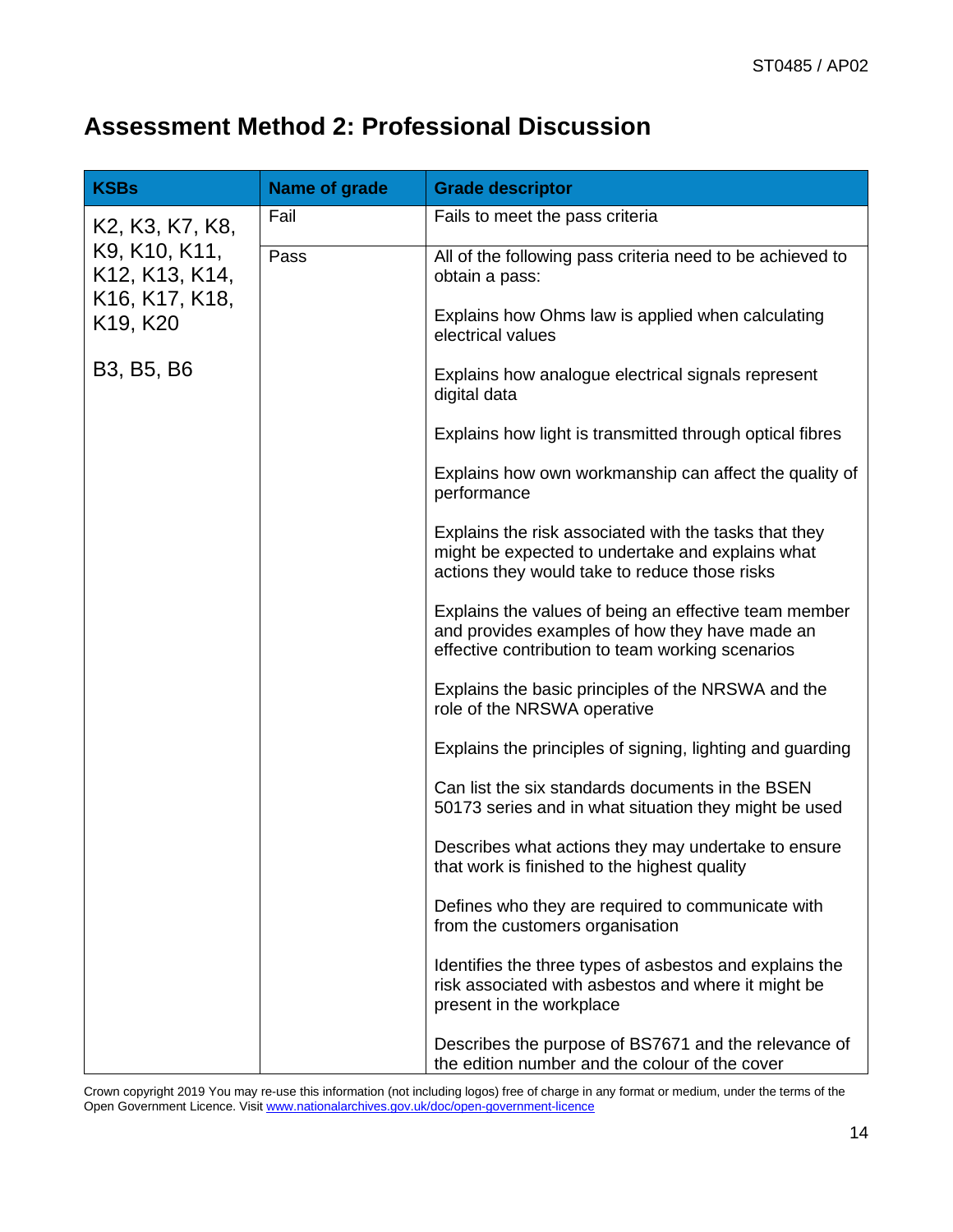|                    | Is able to describe situations where the Working at<br>Height Regulations come into force and the safe<br>working practices to be applied |
|--------------------|-------------------------------------------------------------------------------------------------------------------------------------------|
|                    | Describes examples of 'smart' devices and how they<br>would connect to a network                                                          |
|                    | Explains how they have used their own initiative to<br>overcome any obstacles encountered in the workplace                                |
|                    | Explains the effect of electromagnetic interference and<br>provide examples of sources of interference                                    |
|                    | Describes different types of media supporting other<br>devices                                                                            |
|                    | Can describe the following documents:<br><b>Bill of Materials</b><br>Rack Face Layout<br>Patch list                                       |
|                    | Explains own responsibilities and actions to be taken in<br>protecting cyber security                                                     |
|                    | Explains their organisations system for task planning<br>and management                                                                   |
|                    | Explains own responsibilities when using a workflow<br>management system                                                                  |
|                    | Explains the principles of signing, lighting and guarding                                                                                 |
|                    | Identifies potential security issues such as breach of<br>secure areas and demonstrates a commitment to<br>safeguarding data integrity    |
| <b>Distinction</b> | In addition to achieving all pass criteria all of the<br>following distinction criteria need to be achieved to<br>obtain a distinction:   |
|                    | Describe the escalation process to be used when errors<br>in project documentation arise                                                  |
|                    | Can explain how to calculate loss budgets in the fibre<br>channel                                                                         |
|                    | Explains the requirement of the supervisor in the<br>workplace as specified in the HASAW 1974                                             |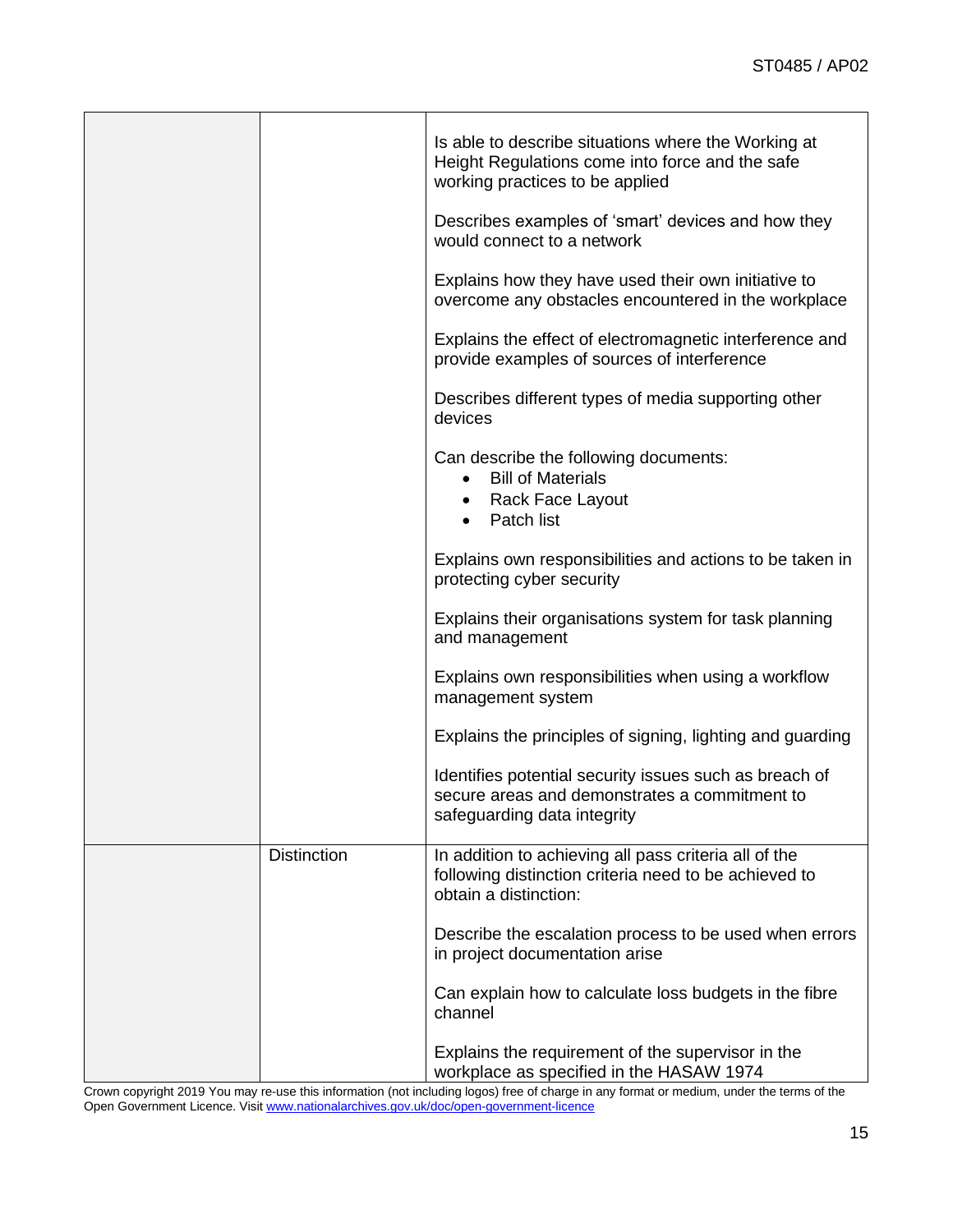|  | Describes the formal risk assessment process, the<br>method for evaluating and quantifying risk, and<br>reporting requirements   |
|--|----------------------------------------------------------------------------------------------------------------------------------|
|  | Explains examples of quality criteria and how they<br>would differentiate between a pass and fail                                |
|  | Explains the difference between quality and compliance                                                                           |
|  | Explains the immediate actions and escalation process<br>when ACM is believed to have been identified in the<br>workplace        |
|  | Explains how working practices can be adapted to avoid<br>risks associated with working at height                                |
|  | Explains the role of shielded cable in protecting against<br>EMI and the installation process to ensure correct earth<br>bonding |
|  | Describes the project closure document set                                                                                       |
|  | Explains the requirements to protect customers data<br>and can detail the process for reporting potential<br>security breeches   |
|  | Explains the limitation of the qualification and the<br>renewal process                                                          |
|  | Identifies the safety and PPE equipment required when<br>undertaking streetworks                                                 |

### **Overall EPA grading**

All EPA methods must be passed for the EPA to be passed overall.

To achieve a distinction:

● All distinction grade descriptors must be achieved for the Practical Demonstration with Questions and Professional Discussion.

Apprentices who do not meet the requirements to achieve a pass will be deemed to have failed.

Grades from individual assessment methods should be combined in the following way to determine the grade of the EPA as a whole:

Crown copyright 2019 You may re-use this information (not including logos) free of charge in any format or medium, under the terms of the Open Government Licence. Visi[t www.nationalarchives.gov.uk/doc/open-government-licence](http://www.nationalarchives.gov.uk/doc/open-government-licence)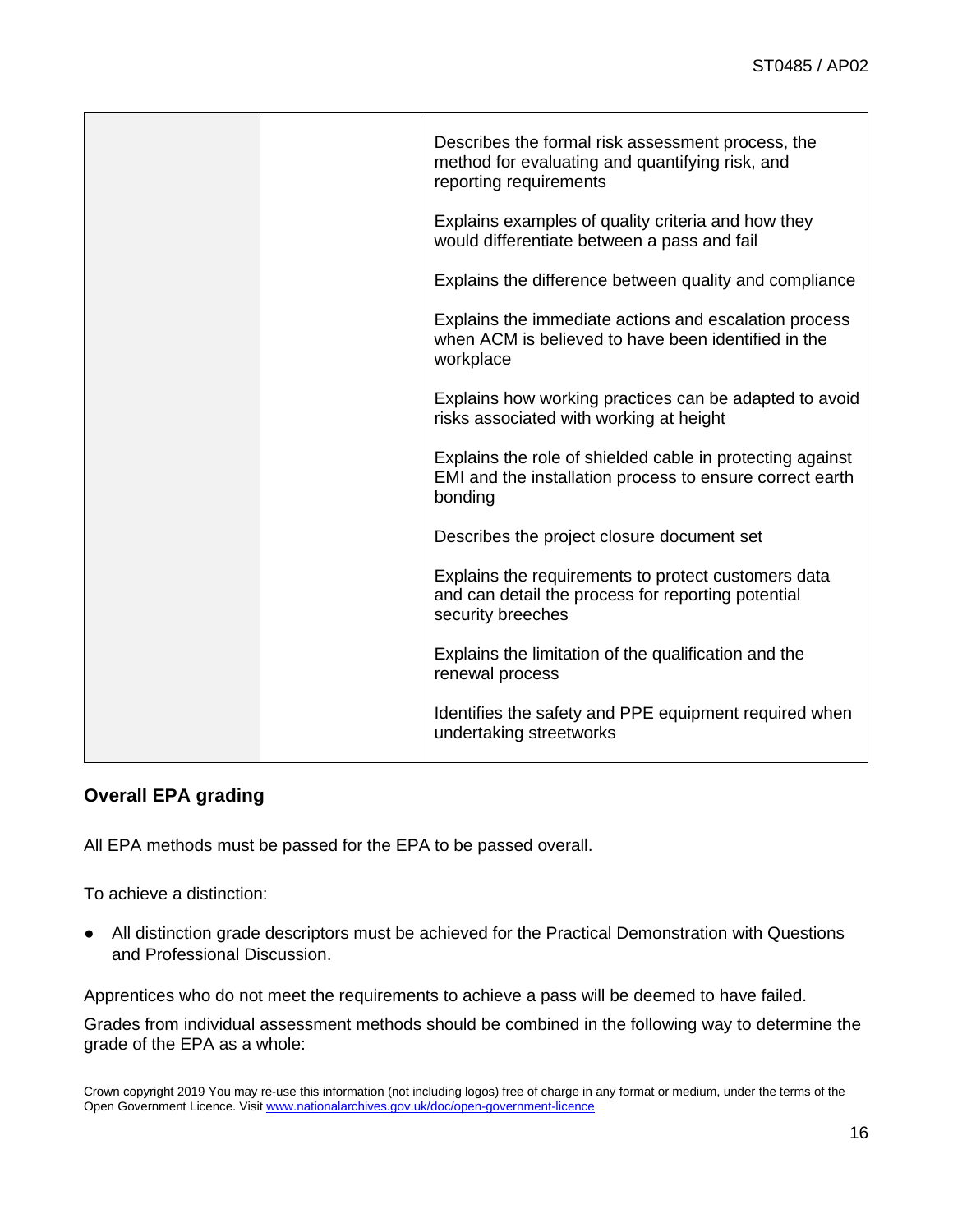| <b>Practical Demonstration and</b><br><b>Questions</b> | <b>Professional Discussion</b> | <b>Overall grading</b> |
|--------------------------------------------------------|--------------------------------|------------------------|
| Fail                                                   | Any Grade                      | Fail                   |
| Any Grade                                              | Fail                           | Fail                   |
| Pass                                                   | Pass                           | Pass                   |
| Pass                                                   | <b>Distinction</b>             | Pass                   |
| <b>Distinction</b>                                     | Pass                           | Pass                   |
| <b>Distinction</b>                                     | <b>Distinction</b>             | <b>Distinction</b>     |

# <span id="page-16-0"></span>**Roles and responsibilities**

| <b>Role</b> | <b>Responsibility</b>                                                                                                                                                                                                                                                                                                                                                                                                                                                                                                                                                                                                                               |
|-------------|-----------------------------------------------------------------------------------------------------------------------------------------------------------------------------------------------------------------------------------------------------------------------------------------------------------------------------------------------------------------------------------------------------------------------------------------------------------------------------------------------------------------------------------------------------------------------------------------------------------------------------------------------------|
| Apprentice  | complete the on-programme element of the apprenticeship<br>prepare for and complete the EPA<br>prepare a portfolio in line with the requirements of the EPA                                                                                                                                                                                                                                                                                                                                                                                                                                                                                         |
| Employer    | identify when the apprentice is ready to pass the gateway and<br>$\bullet$<br>undertake their EPA<br>make any company policies / procedures linked to the EPA available<br>to the independent Assessor<br>support the apprentice in the development of their portfolio by:<br>Providing sufficient time for the apprentice to prepare a<br>$\circ$<br>portfolio<br>Providing work-based opportunities for the apprentice to<br>$\circ$<br>gather evidence<br>Ensuring content of portfolio is the apprentice's own work<br>$\circ$                                                                                                                  |
| <b>EPAO</b> | As a minimum EPAOs should:<br>appoint administrators/invigilators and markers to administer/invigilate<br>and mark the EPA<br>provide training and CPD to the independent assessors they employ<br>to undertake the EPA<br>Create learner specifications detailing the EPA, process, content etc.<br>ensure there is no direct connection with the apprentice, their<br>employer or training provider i.e. there must be no conflict of interest<br>have processes in place to conduct internal quality assurance and do<br>this on a regular basis<br>organise standardisation events and activities in accordance with this<br>plan's IQA section |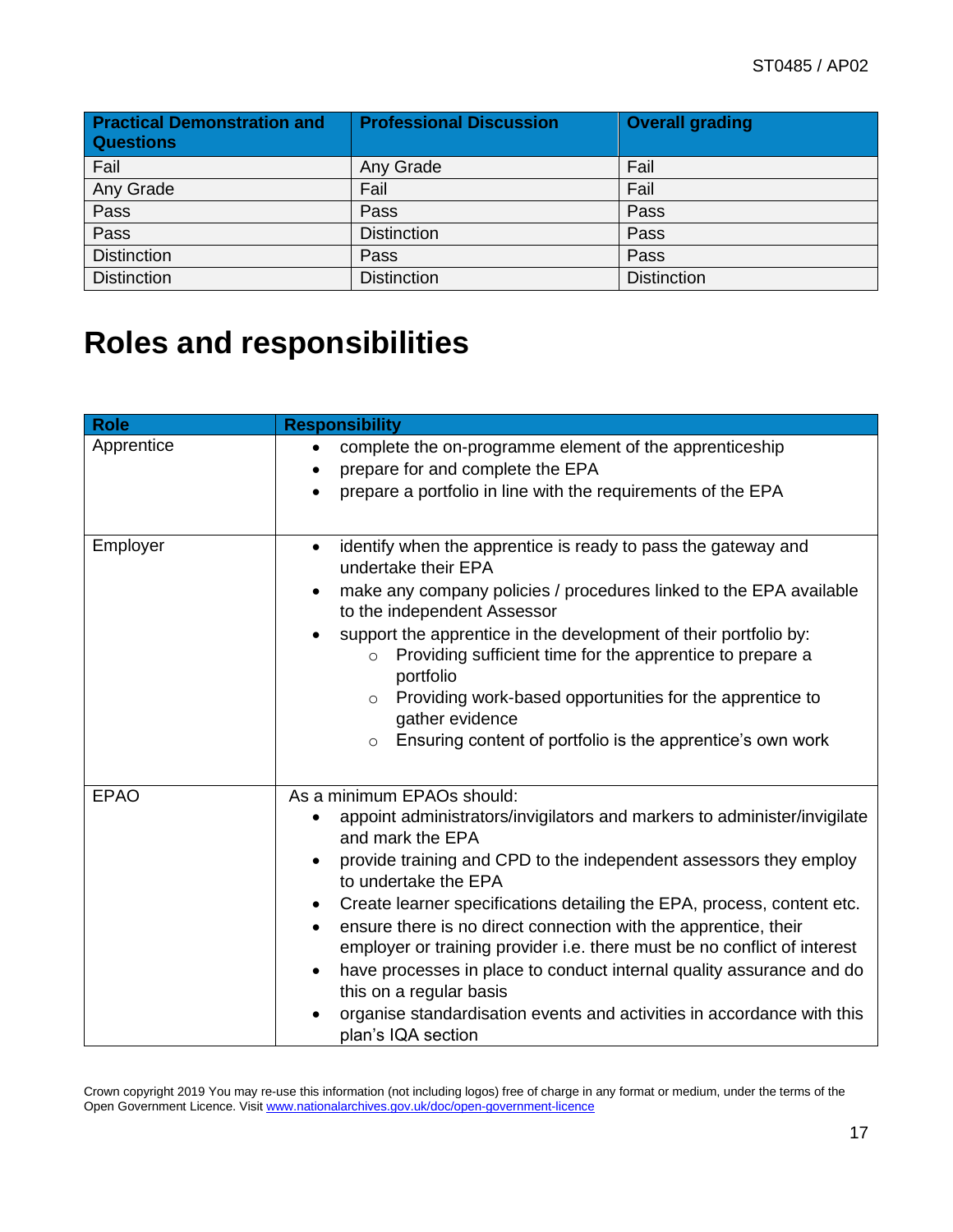|                      | organise and conduct moderation of independent assessors' marking<br>in accordance with this plan<br>have, and operate, an appeals process<br>conform to the requirements of the nominated EQA provider<br>create supporting documents for each assessment method                                                                                                                |
|----------------------|----------------------------------------------------------------------------------------------------------------------------------------------------------------------------------------------------------------------------------------------------------------------------------------------------------------------------------------------------------------------------------|
| Independent assessor | As a minimum an independent assessor should:<br>be independent of the apprentice, their employer and training<br>provider(s) i.e. there must be no conflict of interest<br>attend the required number of EPAOs standardisation and training<br>events per year (as defined in the IQA section and as specified by the<br>EPAO)                                                   |
| Training provider    | As a minimum the training provider should:<br>work with the employer to ensure that the apprentice is given the<br>opportunities to develop the KSBs outlined in the standard and<br>monitor their progress during the on-programme period<br>advise the employer, upon request, on the apprentice's readiness for<br>EPA prior to the gateway<br>play no part in the EPA itself |

## <span id="page-17-0"></span>**Internal Quality Assurance (IQA)**

Internal quality assurance refers to the requirements that EPA organisations must have in place to ensure consistent (reliable) and accurate (valid) assessment decisions. EPA organisations for this EPA must:

- appoint independent assessors who have knowledge of the following areas:
	- $\circ$  Have a minimum 5 years demonstrable experience within the Network Infrastructure sector.
	- o Have received training and certification in all practical aspects of the apprenticeship standard
	- $\circ$  Be able to demonstrate through interview a commitment to continued professional development, by demonstrating a knowledge of industry legislation, standards and industry technical developments.
- appoint independent assessors who have recent relevant experience of the occupation/sector at least one level above the apprentice gained in the last three years or significant experience of the occupation/sector.
- the independent assessors will have the following minimum skills, knowledge and occupational competence:
	- o hold or be working towards an independent assessor qualification e.g. A1

Crown copyright 2019 You may re-use this information (not including logos) free of charge in any format or medium, under the terms of the Open Government Licence. Visi[t www.nationalarchives.gov.uk/doc/open-government-licence](http://www.nationalarchives.gov.uk/doc/open-government-licence)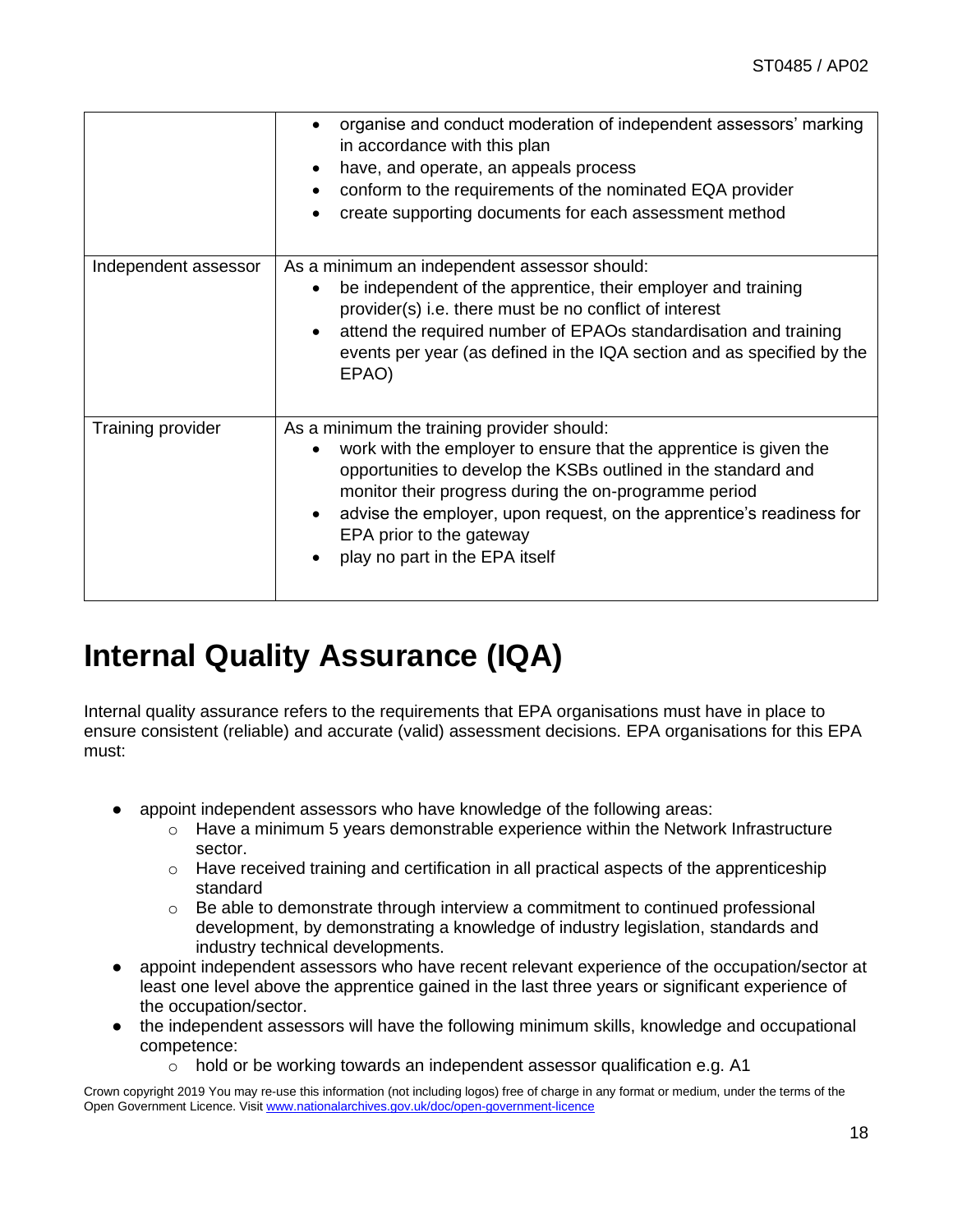- $\circ$  had training from their EPAO in terms of good assessment practice, operating the assessment tools and grading
- $\circ$  have the capability to assess the apprentice at this level i.e. meet the occupational requirements as set out in the IQA section of this assessment plan
- provide training for independent assessors in terms of good assessment practice, operating the assessment tools and grading
- have robust quality assurance systems and procedures that support fair, reliable and consistent assessment across the organisation and over time.
- operate induction training and standardisation events for independent assessors when they begin working for the EPAO on this standard and before they deliver an updated assessment method for the first time
- ensure independent assessors attend regular standardisation events for this occupational standard at least once a year

## <span id="page-18-0"></span>**Re-sits and retakes**

Apprentices who fail one or more assessment method will be offered the opportunity to take a re-sit or a re-take. A re-sit does not require further learning, whereas a re-take does.

Apprentices should have a supportive action plan to prepare for the re-sit or a re-take. The apprentice's employer will need to agree that either a re-sit or re-take is an appropriate course of action.

An apprentice who fails an assessment method, and therefore the EPA in the first instance, will be required to re-sit or re-take any failed assessment methods only.

Any assessment method re-sit or re-take must be taken during the maximum EPA period, otherwise the entire EPA must be taken again, unless in the opinion of the EPAO exceptional circumstances apply outside the control of the apprentice or their employer.

Re-sits and re-takes are not offered to apprentices wishing to move from pass to distinction.

Where any assessment method has to be re-sat or re-taken, the apprentice will be awarded a maximum EPA grade of pass, unless the EPAO determines there are exceptional circumstances requiring a re-sit or re-take.

## <span id="page-18-1"></span>**Affordability**

Affordability of the EPA will be ensured by using at least some of the following practice:

• use of simulation and video conferencing

## <span id="page-18-2"></span>**Professional body recognition**

<span id="page-18-3"></span>This apprenticeship is designed to prepare successful apprentices to meet the requirements for registration as Network Cable Installer with the Institute of Telecommunications Professionals.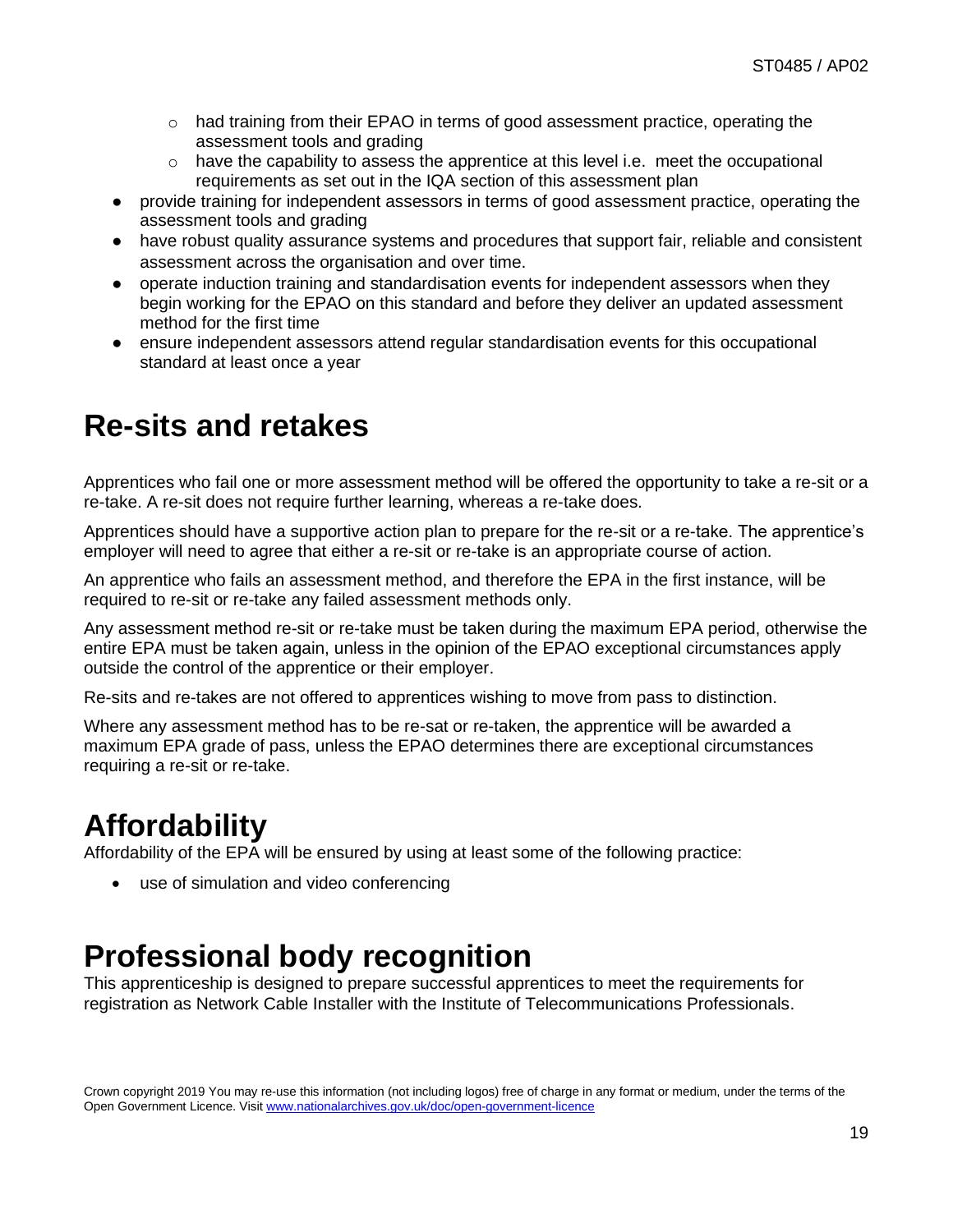## **Reasonable adjustments**

The EPAO must have in place clear and fair arrangements for making Reasonable Adjustments for this standard. This should include how an apprentice qualifies for Reasonable Adjustment and what Reasonable Adjustments will be made. The adjustments must maintain the validity, reliability and integrity of the assessment methods outlined in this assessment plan.

# <span id="page-19-0"></span>**Mapping of KSBs**

| <b>KSB code</b> | <b>KSB statement</b>                                                                                                                                                                                                                                                                                                                                                                                    | <b>Methods mapped</b><br>against                |  |  |
|-----------------|---------------------------------------------------------------------------------------------------------------------------------------------------------------------------------------------------------------------------------------------------------------------------------------------------------------------------------------------------------------------------------------------------------|-------------------------------------------------|--|--|
| Knowledge       |                                                                                                                                                                                                                                                                                                                                                                                                         |                                                 |  |  |
| K <sub>1</sub>  | Design specifications and documentation including<br>floorplans, patch lists, bills of materials, rack face layout<br>plans etc. Has an appreciation of literacy and numeracy skills<br>required in order to select and quantify tools and equipment<br>required for tasks, calculate timeframes for work activities<br>and plan work schedules                                                         | <b>Practical Demonstration</b><br>and Questions |  |  |
| K <sub>2</sub>  | The principles associated with the transmission of digital<br>information over copper cable networks and the impact poor-<br>quality workmanship has on the communication link. Has a<br>fundamental knowledge of Ohms Law and can recognise the<br>changes in the electrical characteristics of copper cable<br>caused through handling and installation irregularities                                | <b>Professional Discussion</b>                  |  |  |
| K <sub>3</sub>  | The principles associated with the transmission of digital<br>information over fibre cable networks and the impact poor-<br>quality workmanship has on the communication link.<br>Understands the principles of light propagation and has a<br>fundamental knowledge of attenuation within the fibre<br>channel. Recognises where losses can occur through poor<br>handling and installation techniques | <b>Professional Discussion</b>                  |  |  |
| K <sub>4</sub>  | The key components of a structured cabling infrastructure<br>and the relationship between campus, building and floor<br>distributors, with relevance to the cable installation plan.<br>Understands the basic elements of IT network architecture,<br>including the range of cable types and networking equipment<br>including routers and switches                                                     | <b>Practical Demonstration</b><br>and Questions |  |  |
| K <sub>5</sub>  | The test parameters for copper and fibre cable certification in<br>accordance with appropriate industry standards e.g. BSEN<br>50346 - Information Technology-Testing of Installed Cables,<br>the routine for test equipment service and calibration                                                                                                                                                    | <b>Practical Demonstration</b><br>and Questions |  |  |

Crown copyright 2019 You may re-use this information (not including logos) free of charge in any format or medium, under the terms of the Open Government Licence. Visi[t www.nationalarchives.gov.uk/doc/open-government-licence](http://www.nationalarchives.gov.uk/doc/open-government-licence)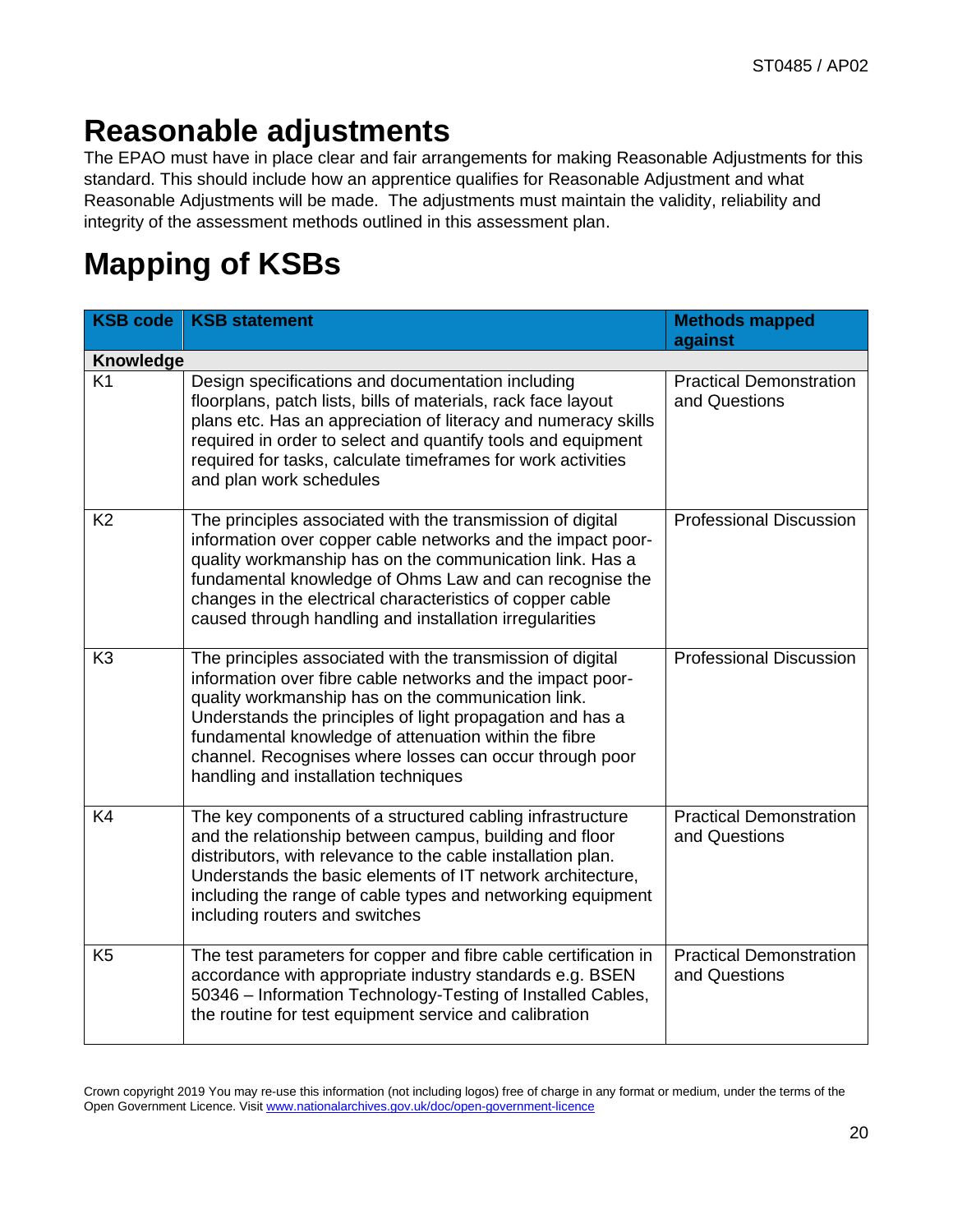| K <sub>6</sub>  | Own responsibilities under the Health and Safety at Work Act<br>1974, in particular the need to take care of their own health<br>and safety in the workplace whilst also being responsible for<br>those that might be affected by his/her actions | <b>Practical Demonstration</b><br>and Questions |
|-----------------|---------------------------------------------------------------------------------------------------------------------------------------------------------------------------------------------------------------------------------------------------|-------------------------------------------------|
| K7              | The types of health and safety risk that could be incurred<br>whilst carrying out cable installation tasks, who might be<br>affected by the risk, and what actions can be taken to<br>mitigate the risk                                           | <b>Professional Discussion</b>                  |
| K <sub>8</sub>  | The requirements to comply with National and International<br>standards e.g. British Standards Institute BSEN 50173-<br>Series, and the importance of following manufacturers' best-<br>practice guidelines                                       | <b>Professional Discussion</b>                  |
| K <sub>9</sub>  | The criteria against which the network components will be<br>inspected and the consequence of failing to meet the<br>required quality standards as described above                                                                                | <b>Professional Discussion</b>                  |
| K <sub>10</sub> | The customer's organisation, structure and the roles of<br>personnel involved in the project, who they need to<br>communicate with and for what reasons                                                                                           | <b>Professional Discussion</b>                  |
| K11             | Asbestos Containing Materials (ACMs) and is conversant<br>with the actions to be taken if ACMs are identified whist<br>installation work is being carried out                                                                                     | <b>Professional Discussion</b>                  |
| K12             | The status and scope of the Electricity at Work Act and how<br>work carried out during network cable installation tasks are<br>governed by supporting standards i.e. BS7671                                                                       | <b>Professional Discussion</b>                  |
| K <sub>13</sub> | The legislative requirements under the Working at Height<br>regulations, including personal competence and inspection<br>regimes, with particular relevance to the need for PASMA<br>training and certification                                   | <b>Professional Discussion</b>                  |
| K14             | The concept of the 'internet of things' and the effects of<br>emerging technologies on media selection, installation<br>practices and additional testing requirements                                                                             | <b>Professional Discussion</b>                  |
| K <sub>15</sub> | The structural components of equipment racks/cabinets and<br>how to assemble them to meet the requirements on the<br>infrastructure design                                                                                                        | <b>Practical Demonstration</b><br>and Questions |
| K <sub>16</sub> | The requirement for the segregation of data cables from<br>electrical cables in accordance with BSEN 50174. Can also<br>identify media supporting other data services e.g. telephone,                                                             | <b>Professional Discussion</b>                  |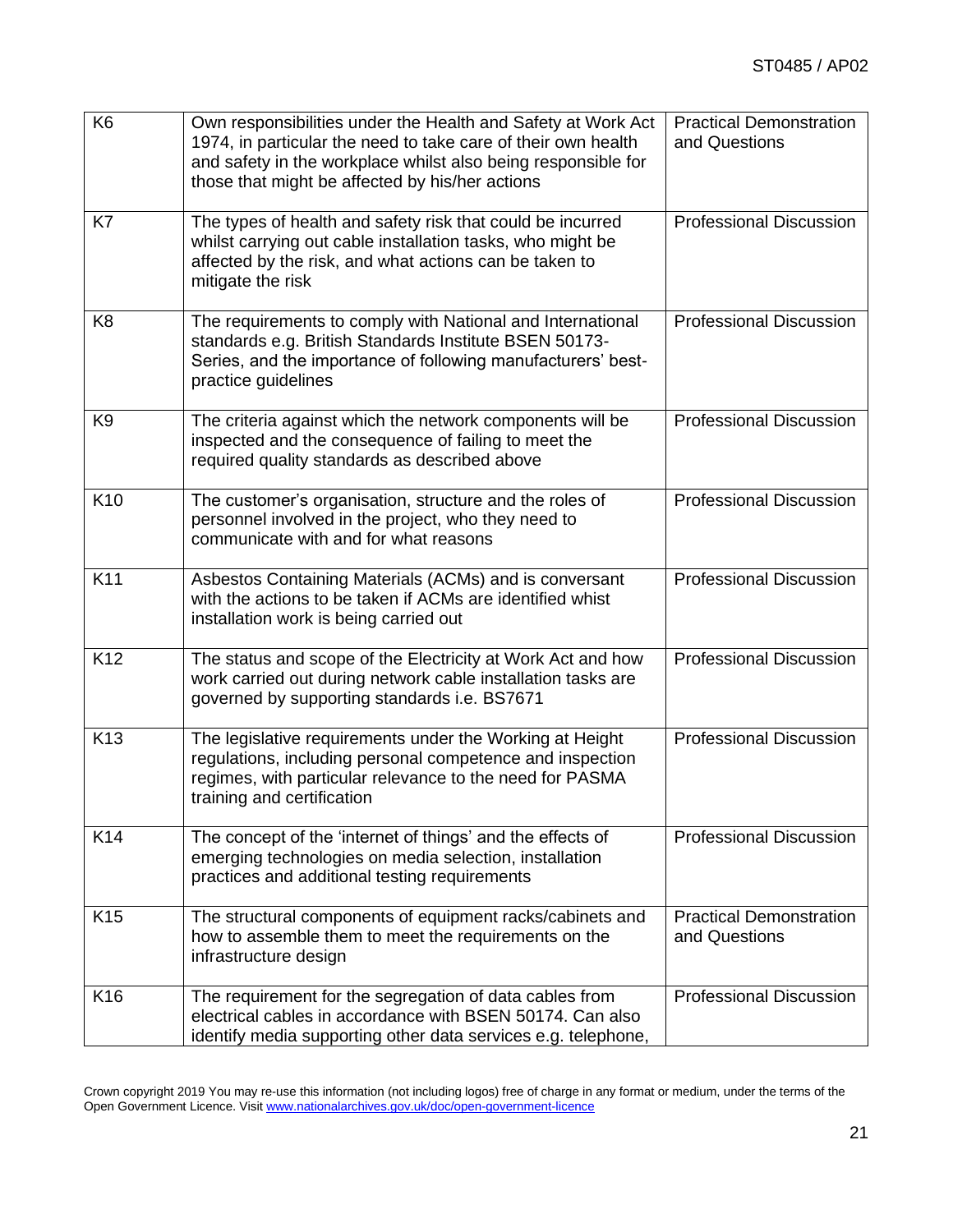|                 | security, alarms and AV systems and the precautions to be<br>taken to prevent interference or damage to the systems                                                                                                                                                                                                                |                                                 |
|-----------------|------------------------------------------------------------------------------------------------------------------------------------------------------------------------------------------------------------------------------------------------------------------------------------------------------------------------------------|-------------------------------------------------|
| <b>K17</b>      | The need to maintain accurate documentation and the depth<br>of information required for successful completion and<br>handover to the customer                                                                                                                                                                                     | <b>Professional Discussion</b>                  |
| K <sub>18</sub> | The fundamental principles involved in the maintenance of<br>cyber security, in particular workplace processes<br>implemented by the organisation for the protection of data                                                                                                                                                       | <b>Professional Discussion</b>                  |
| K <sub>19</sub> | Workforce management systems and the workflow<br>functionality                                                                                                                                                                                                                                                                     | <b>Professional Discussion</b>                  |
| K20             | The fundamental requirements of the New Roads and Street<br>Works Act and associated codes of practice. Knows when<br>legislation applies and the levels of authorisation required to<br>perform works                                                                                                                             | <b>Professional Discussion</b>                  |
| <b>Skills</b>   |                                                                                                                                                                                                                                                                                                                                    |                                                 |
| S <sub>1</sub>  | Install copper cabling components for Local Area Networking<br>(LAN). Carry out maintenance tasks on copper cable<br>networks. Can identify, locate and repair common faults                                                                                                                                                       | <b>Practical Demonstration</b><br>and Questions |
| S <sub>2</sub>  | Install fibre optic cabling components for Local Area<br>Networking (LAN) and Wide Area Network (WAN)<br>infrastructure. Can identify, locate and repair common faults                                                                                                                                                             | <b>Practical Demonstration</b><br>and Questions |
| S <sub>3</sub>  | Carry out testing on copper cabling in accordance with<br>equipment manufacturer's procedures, and compliant to<br>industry standards, interpret results and rectify failures                                                                                                                                                      | <b>Practical Demonstration</b><br>and Questions |
| S <sub>4</sub>  | Carry out testing of fibre optic cabling using an optical loss<br>test set (Tier 1), an optical time domain reflectometer (Tier 2)<br>and fibre inspection tool in accordance with equipment<br>manufacturer's procedures, and compliant to industry<br>standards                                                                  | <b>Practical Demonstration</b><br>and Questions |
| S <sub>5</sub>  | Analyse copper and fibre test results and provides<br>certification to the customer                                                                                                                                                                                                                                                | <b>Practical Demonstration</b><br>and Questions |
| S <sub>6</sub>  | Prepare, constructs and installs telecommunications<br>equipment cabinets, either pre-built or from flat-pack.<br>Arrange and install fixtures and fittings appropriate for the<br>intended use. Correctly selects network equipment<br>components for installation into cabinets, differentiating<br>between switches and routers | <b>Practical Demonstration</b><br>and Questions |
| S7              | Work at height in a safe manner and is competent in the use<br>of Mobile Equipment Work Platforms (MEWPs) and can                                                                                                                                                                                                                  | <b>Practical Demonstration</b><br>and Questions |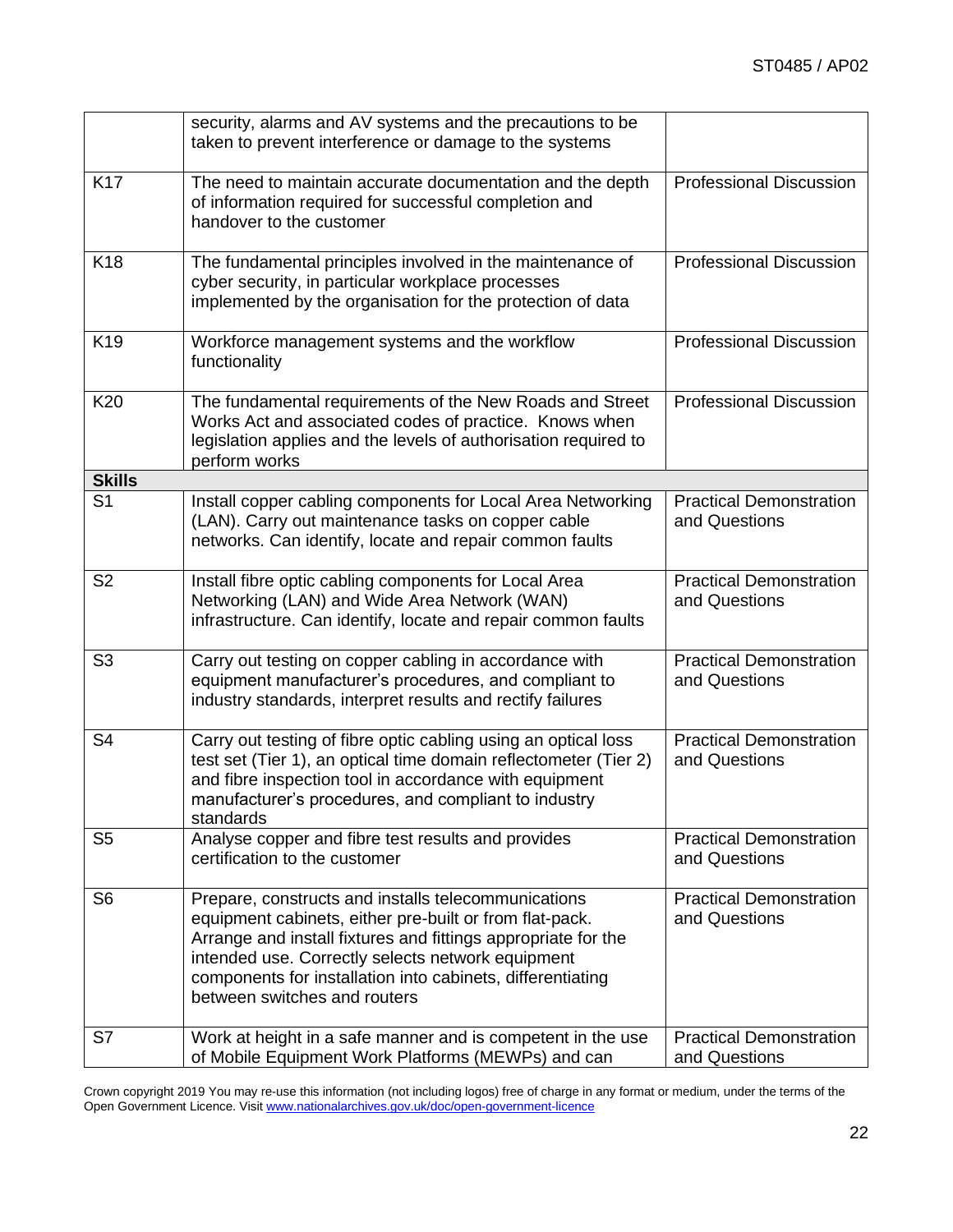|                   | assemble, dismantle, use and inspect prefabricated low-level<br>access towers                                                                                                                                                                                                         |                                                 |
|-------------------|---------------------------------------------------------------------------------------------------------------------------------------------------------------------------------------------------------------------------------------------------------------------------------------|-------------------------------------------------|
| S <sub>8</sub>    | Reduce the danger of working in confined spaces by<br>implementing appropriate health and safety procedures,<br>using and maintaining personal protective equipment                                                                                                                   | <b>Practical Demonstration</b><br>and Questions |
| S <sub>9</sub>    | Carry out network cable installation within the public highway<br>to the standards required by the New Roads and Street<br>Works Act 1991                                                                                                                                             | <b>Practical Demonstration</b><br>and Questions |
| S <sub>10</sub>   | Analyse plans, make decisions about equipment types and<br>quantity, and accurately predict timeframes                                                                                                                                                                                | <b>Practical Demonstration</b><br>and Questions |
| S <sub>11</sub>   | Assess the requirements for cable containment by type and<br>size to build a pathway suitable for routing data cables. Install<br>containment systems in a safe manner, using the correct<br>tools and methods for cutting, shaping and mounting tray,<br>basket trunking and conduit | <b>Practical Demonstration</b><br>and Questions |
| S <sub>12</sub>   | Install end-point equipment i.e. CCTV camera, Wireless<br>Access Point, Access Control etc using appropriate fixings<br>and media                                                                                                                                                     | <b>Practical Demonstration</b><br>and Questions |
| S <sub>13</sub>   | Interpret the customer statement of requirements to<br>determine the correct quality of components to be used in the<br>cable network                                                                                                                                                 | <b>Practical Demonstration</b><br>and Questions |
| S <sub>14</sub>   | Use literacy and numeracy skills to quantify equipment<br>requirements and timelines for tasks to be carried out                                                                                                                                                                      | <b>Practical Demonstration</b><br>and Questions |
| S <sub>15</sub>   | Communicate effectively with key stakeholders in the<br>customer's organisation including the customer, the<br>Construction Design and Management (CDM) co-ordinator,<br>the project manager and the Information Technology (IT)<br>security officer                                  | <b>Practical Demonstration</b><br>and Questions |
| S <sub>16</sub>   | Work diligently to maintain cyber security by applying<br>processes and procedures aimed at protecting data<br>confidentiality                                                                                                                                                        | <b>Practical Demonstration</b><br>and Questions |
| <b>Behaviours</b> |                                                                                                                                                                                                                                                                                       |                                                 |
| B <sub>1</sub>    | Highly self-motivated and driven when carrying out work<br>alone                                                                                                                                                                                                                      | <b>Practical Demonstration</b><br>and Questions |
| <b>B2</b>         | Assumes responsibility for the accuracy and quality of own<br>work                                                                                                                                                                                                                    | <b>Practical Demonstration</b><br>and Questions |
| B <sub>3</sub>    | Team focused and makes an effective contribution                                                                                                                                                                                                                                      | <b>Professional Discussion</b>                  |